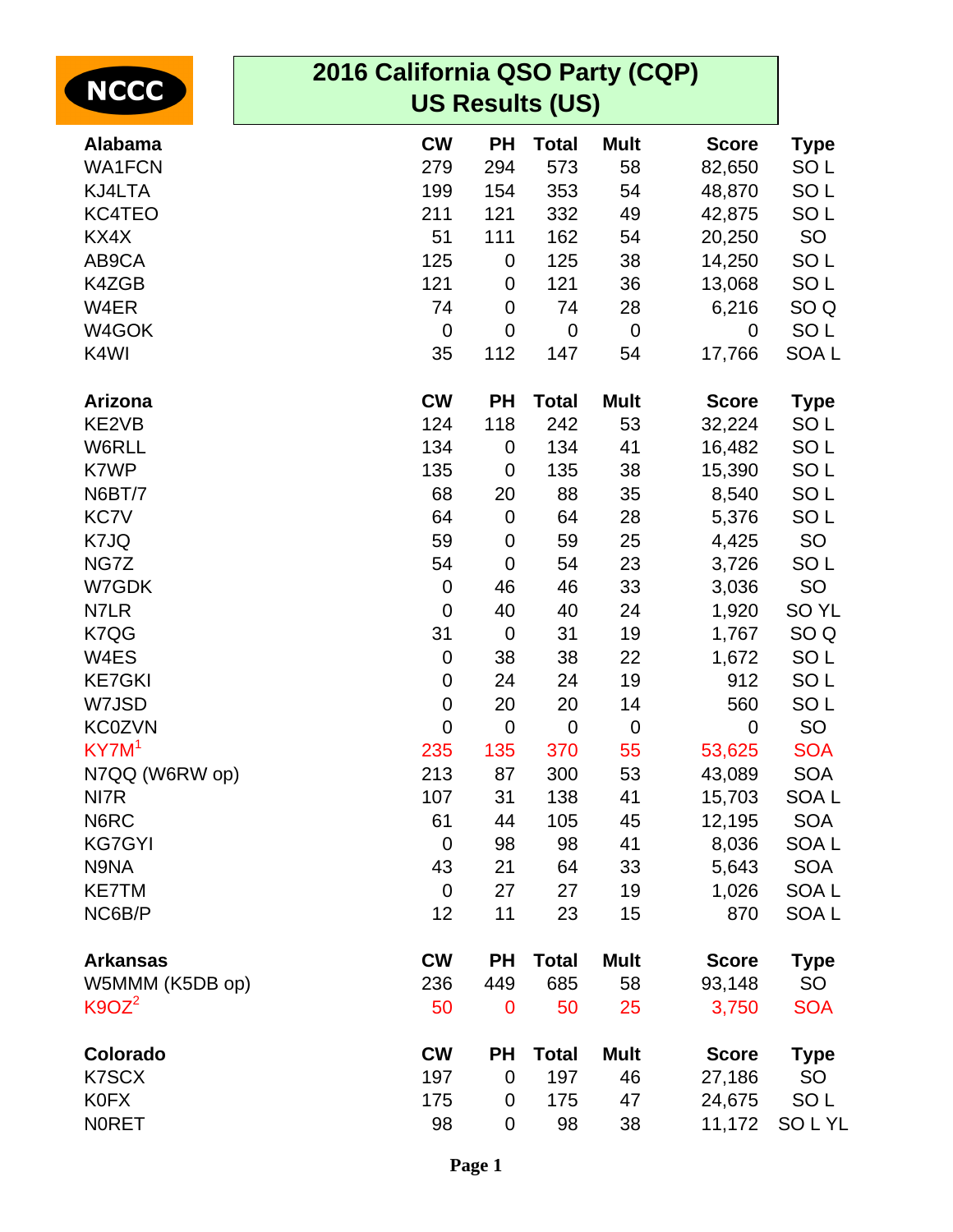| <b>NCCC</b>                   | 2016 California QSO Party (CQP) |                        |              |                |              |                  |  |  |  |
|-------------------------------|---------------------------------|------------------------|--------------|----------------|--------------|------------------|--|--|--|
|                               |                                 | <b>US Results (US)</b> |              |                |              |                  |  |  |  |
| Colorado                      | <b>CW</b>                       | <b>PH</b>              | <b>Total</b> | <b>Mult</b>    | <b>Score</b> | <b>Type</b>      |  |  |  |
| <b>KD0JLE</b>                 | $\mathbf 0$                     | 126                    | 126          | 38             | 9,576        | <b>SO</b>        |  |  |  |
| K <sub>2</sub> KR             | $\overline{0}$                  | 103                    | 103          | 46             | 9,476        | SO <sub>L</sub>  |  |  |  |
| <b>N0QQQ</b>                  | $\mathbf 0$                     | 99                     | 99           | 37             | 7,326        | SO <sub>L</sub>  |  |  |  |
| <b>KD0HTS</b>                 | $\mathbf 0$                     | 87                     | 87           | 39             | 6,786        | SO <sub>L</sub>  |  |  |  |
| <b>WOJEK</b>                  | 49                              | $\mathbf 0$            | 49           | 30             | 4,410        | SO <sub>L</sub>  |  |  |  |
| NO <sub>2</sub> D             | 41                              | $\mathbf 0$            | 41           | 24             | 2,952        | SO <sub>Q</sub>  |  |  |  |
| <b>ADONQ</b>                  | $\mathbf 0$                     | 42                     | 42           | 29             | 2,436        | SO <sub>L</sub>  |  |  |  |
| <b>K0HAY</b>                  | $\mathbf 0$                     | 14                     | 14           | 13             | 364          | SO <sub>L</sub>  |  |  |  |
| <b>KK6JQV</b>                 | $\overline{0}$                  | $\overline{4}$         | 4            | 4              | 32           | SO <sub>L</sub>  |  |  |  |
| NN7A                          | 193                             | 18                     | 211          | 48             | 29,520       | SOA <sub>L</sub> |  |  |  |
| <b>Connecticut</b>            | <b>CW</b>                       | <b>PH</b>              | <b>Total</b> | <b>Mult</b>    | <b>Score</b> | <b>Type</b>      |  |  |  |
| W1QK                          | 216                             | 120                    | 336          | 53             | 47,064       | SO <sub>L</sub>  |  |  |  |
| W <sub>1JQ</sub>              | 95                              | 18                     | 113          | 39             | 12,519       | SO <sub>L</sub>  |  |  |  |
| K <sub>1KI</sub>              | 90                              | $\mathbf 0$            | 90           | 35             | 9,450        | <b>SO</b>        |  |  |  |
| WA1SAY                        | $\mathbf 0$                     | 83                     | 83           | 39             | 6,474        | <b>SOLYL</b>     |  |  |  |
| W1WEF                         | 27                              | $\mathbf 0$            | 27           | 18             | 1,458        | SO               |  |  |  |
| KC1EEP                        | $\overline{0}$                  | 5                      | 5            | 6              | 60           | SO <sub>L</sub>  |  |  |  |
| $K1ZZ^3$                      | 319                             | $\overline{0}$         | 319          | 48             | 45,936       | <b>SOA</b>       |  |  |  |
| W1CTN                         | 71                              | 258                    | 329          | 54             | 39,366       | <b>SOA</b>       |  |  |  |
| K <sub>1</sub> DM             | 35                              | 0                      | 35           | 23             | 2,415        | <b>SOA</b>       |  |  |  |
| W1ARY                         | 34                              | $\mathbf 0$            | 34           | 23             | 2,346        | SOA <sub>L</sub> |  |  |  |
| <b>Delaware</b>               | <b>CW</b>                       | <b>PH</b>              | <b>Total</b> | <b>Mult</b>    | <b>Score</b> | <b>Type</b>      |  |  |  |
| KA3DYX                        | $\mathbf 0$                     | 5                      | 5            | 7              | 70           | SO <sub>L</sub>  |  |  |  |
| <b>Florida</b>                | <b>CW</b>                       | <b>PH</b>              | <b>Total</b> | <b>Mult</b>    | <b>Score</b> | <b>Type</b>      |  |  |  |
| N <sub>4</sub> O <sub>X</sub> | 195                             | 235                    | 430          | 55             | 58,025       | SO <sub>L</sub>  |  |  |  |
| KN4Y                          | 231                             | $\boldsymbol{0}$       | 231          | 47             | 32,571       | SO <sub>L</sub>  |  |  |  |
| WF3T                          | 137                             | $\mathbf 0$            | 137          | 36             | 14,796       | SO <sub>L</sub>  |  |  |  |
| NF4A                          | 73                              | 74                     | 147          | 38             | 13,946       | <b>SO</b>        |  |  |  |
| K <sub>1</sub> TN             | 105                             | $\mathbf 0$            | 105          | 39             | 12,285       | SO <sub>L</sub>  |  |  |  |
| N6BM                          | 48                              | 28                     | 76           | 30             | 6,000        | SO <sub>L</sub>  |  |  |  |
| NT4TS                         | $\mathbf 0$                     | 79                     | 79           | 36             | 5,688        | <b>SO</b>        |  |  |  |
| AF3K                          | 66                              | $\mathbf 0$            | 66           | 25             | 4,950        | SO <sub>L</sub>  |  |  |  |
| NX4N                          | 52                              | $\mathbf 0$            | 52           | 24             | 3,744        | SO <sub>L</sub>  |  |  |  |
| K4GOP                         | $\mathbf 0$                     | 28                     | 28           | 16             | 896          | SO <sub>L</sub>  |  |  |  |
| K3TW                          | $\overline{9}$                  | 10                     | 19           | 13             | 611          | SO <sub>Q</sub>  |  |  |  |
| N4KXO                         | $\mathbf 0$                     | 8                      | 8            | $\overline{7}$ | 112          | SO <sub>L</sub>  |  |  |  |
| W <sub>4</sub> OX             | 95                              | 115                    | 210          | 52             | 26,780       | <b>SOA</b>       |  |  |  |
| W4LT                          | 89                              | 116                    | 205          | 50             | 24,950       | <b>SOA</b>       |  |  |  |
| <b>WO4O</b>                   | 79                              | 68                     | 147          | 53             | 19,769       | <b>SOA</b>       |  |  |  |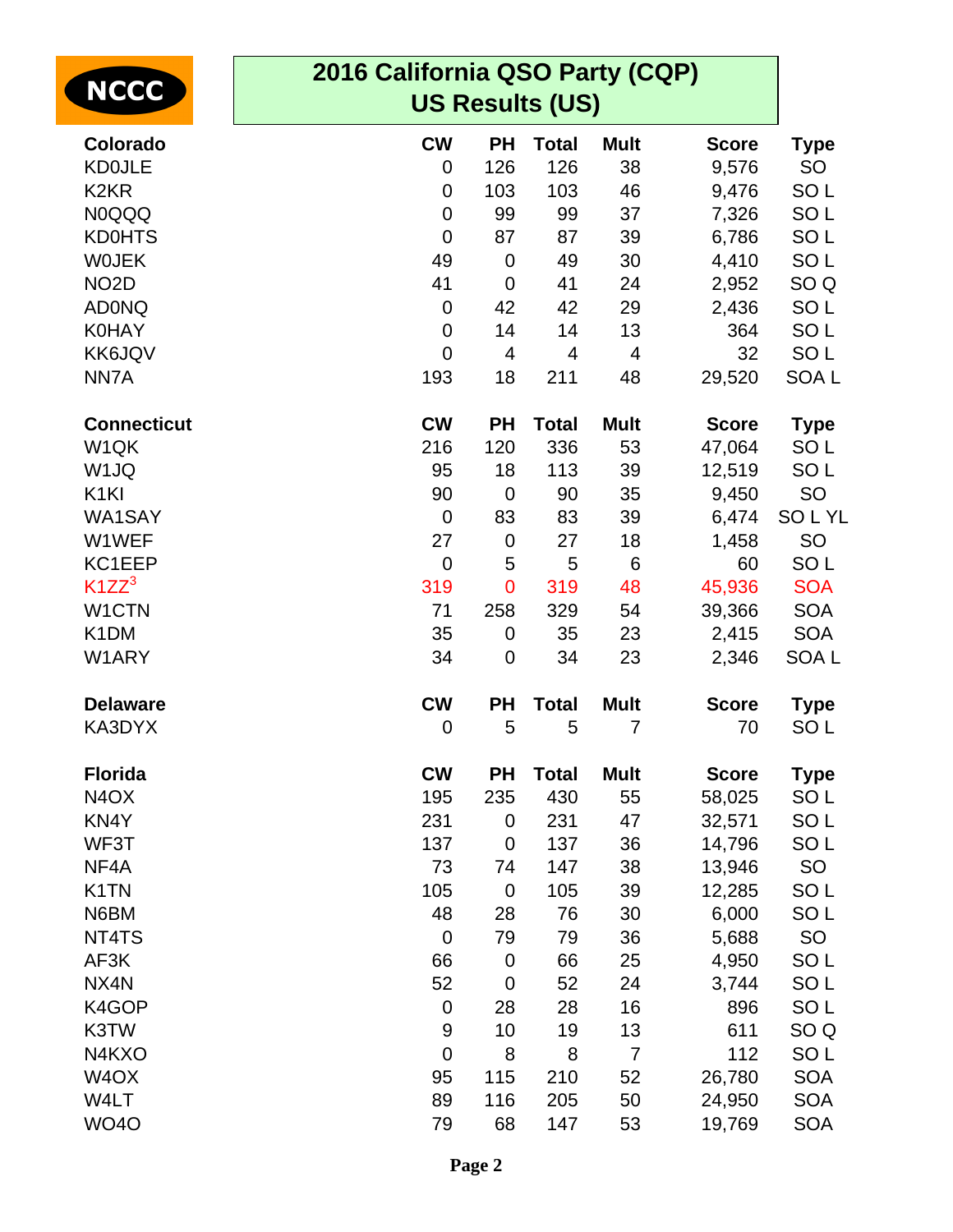| <b>NCCC</b>          | 2016 California QSO Party (CQP)<br><b>US Results (US)</b> |             |              |             |              |                  |
|----------------------|-----------------------------------------------------------|-------------|--------------|-------------|--------------|------------------|
| <b>Florida</b>       | <b>CW</b>                                                 | <b>PH</b>   | <b>Total</b> | <b>Mult</b> | <b>Score</b> | <b>Type</b>      |
| K4MM                 | 86                                                        | 56          | 142          | 41          | 15,170       | <b>SOA</b>       |
| K5KG                 | 57                                                        | 39          | 96           | 36          | 8,964        | <b>SOA</b>       |
| N4DXI                | 47                                                        | 56          | 103          | 34          | 8,602        | <b>SOA</b>       |
| Georgia              | <b>CW</b>                                                 | <b>PH</b>   | <b>Total</b> | <b>Mult</b> | <b>Score</b> | Type             |
| K4BAI                | 322                                                       | 352         | 674          | 58          | 96,860       | <b>SO</b>        |
| N <sub>4</sub> PN    | 219                                                       | 444         | 663          | 58          | 89,610       | <b>SO</b>        |
| W4KLY                | 143                                                       | 0           | 143          | 41          | 17,589       | SO <sub>L</sub>  |
| N <sub>5</sub> TOO   | 67                                                        | 0           | 67           | 31          | 6,231        | SO <sub>L</sub>  |
| WH6YH                | 29                                                        | 0           | 29           | 20          | 1,740        | SO <sub>L</sub>  |
| W5TDY                | $\mathbf 0$                                               | 27          | 27           | 17          | 918          | SO <sub>L</sub>  |
| WX4WCS               | $\mathbf 0$                                               | 14          | 14           | 10          | 280          | SO <sub>L</sub>  |
| K4ELI                | $\mathbf 0$                                               | 107         | 107          | 39          | 8,346        | SOA <sub>L</sub> |
| Hawaii               | <b>CW</b>                                                 | <b>PH</b>   | <b>Total</b> | <b>Mult</b> | <b>Score</b> | Type             |
| KH6TU (AD6E op)      | 286                                                       | 286         | 572          | 57          | 81,510       | SO               |
| AH <sub>6</sub> KO   | 89                                                        | 0           | 89           | 37          | 9,879        | SO <sub>L</sub>  |
| WH7W                 | 90                                                        | 0           | 90           | 33          | 8,910        | SO               |
| KH <sub>6</sub> Y    | 35                                                        | 0           | 35           | 23          | 2,415        | <b>SO</b>        |
| KH6LC (KH7BB, AH6RE) | 86                                                        | 247         | 333          | 56          | 42,112       | M/S              |
| KH6DD (AH6RE, KH6LC) | 75                                                        | 111         | 186          | 51          | 22,797       | M/S              |
| Idaho                | <b>CW</b>                                                 | <b>PH</b>   | <b>Total</b> | <b>Mult</b> | <b>Score</b> | Type             |
| WJ9B                 | 418                                                       | $\mathbf 0$ | 418          | 51          | 63,954       | SO               |
| <b>K7JAN</b>         | 1                                                         | 118         | 119          | 39          | 9,321        | SO <sub>L</sub>  |
| W7MCP                | 0                                                         | 49          | 49           | 26          | 2,548        | SO <sub>L</sub>  |
| KK7A                 | 4                                                         | $\mathbf 0$ | 4            | 1           | 12           | SO <sub>Q</sub>  |
| KG7YUV <sup>4</sup>  | 142                                                       | 115         | 257          | 54          | 35,424       | <b>SOA</b>       |
| <b>Illinois</b>      | <b>CW</b>                                                 | <b>PH</b>   | <b>Total</b> | <b>Mult</b> | <b>Score</b> | <b>Type</b>      |
| W9QL                 | 128                                                       | 207         | 335          | 55          | 43,890       | SO <sub>L</sub>  |
| AC9KW                | $\mathbf 0$                                               | 369         | 369          | 53          | 39,114       | SO               |
| WA9AQN               | 159                                                       | 81          | 240          | 50          | 31,950       | SO <sub>L</sub>  |
| WT2P                 | 97                                                        | 61          | 158          | 43          | 17,759       | SO               |
| WB9HFK               | 83                                                        | 37          | 120          | 38          | 12,274       | SO <sub>L</sub>  |
| N9EF                 | $\mathbf 0$                                               | 138         | 138          | 44          | 12,144       | SO <sub>L</sub>  |
| KD9GY                | $\mathbf 0$                                               | 119         | 119          | 39          | 9,282        | SO <sub>L</sub>  |
| NY9P                 | 78                                                        | $\mathbf 0$ | 78           | 28          | 6,552        | SO <sub>L</sub>  |
| AI9I                 | 43                                                        | 16          | 59           | 31          | 4,991        | SO <sub>L</sub>  |
| WB8BZK               | 25                                                        | 34          | 59           | 30          | 4,290        | SO <sub>L</sub>  |
| <b>KB9FPY</b>        | $\mathbf 0$                                               | 67          | 67           | 32          | 4,288        | SO <sub>L</sub>  |
| K9CW                 | 50                                                        | 0           | 50           | 23          | 3,450        | SO <sub>L</sub>  |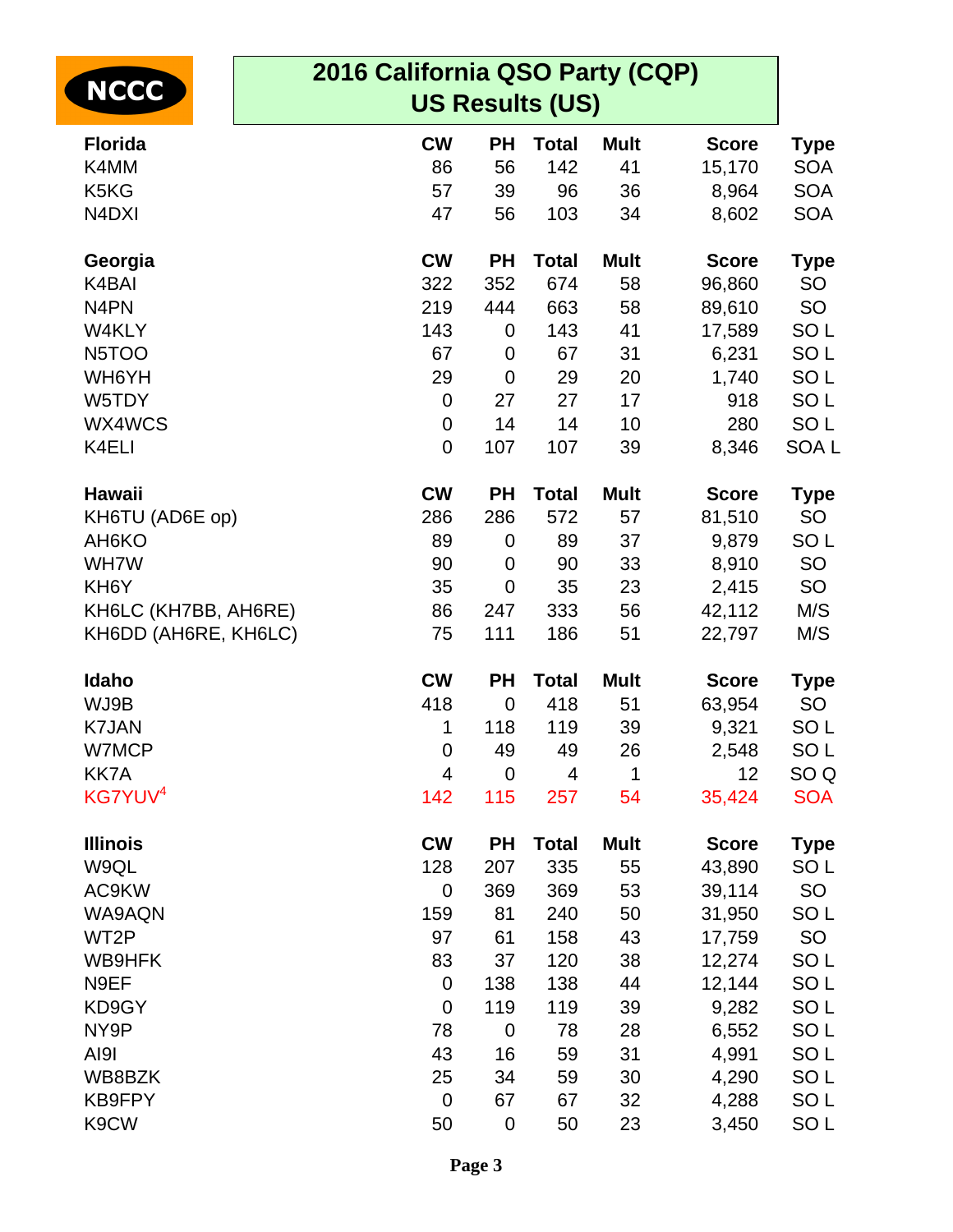| <b>NCCC</b>        | 2016 California QSO Party (CQP)<br><b>US Results (US)</b> |                  |                |                |              |                  |  |
|--------------------|-----------------------------------------------------------|------------------|----------------|----------------|--------------|------------------|--|
| <b>Illinois</b>    | <b>CW</b>                                                 | <b>PH</b>        | <b>Total</b>   | <b>Mult</b>    | <b>Score</b> | <b>Type</b>      |  |
| N9GH               | 0                                                         | 40               | 40             | 23             | 1,840        | SO <sub>L</sub>  |  |
| AI9K               | 31                                                        | $\mathbf 0$      | 31             | 18             | 1,674        | SO <sub>Q</sub>  |  |
| KK9JEF             | 20                                                        | $\mathbf 0$      | 20             | 16             | 960          | SO <sub>Q</sub>  |  |
| K9BOO              | $\boldsymbol{0}$                                          | 18               | 18             | 16             | 576          | SO <sub>L</sub>  |  |
| K9ZM               | 0                                                         | 10               | 10             | 9              | 180          | <b>SO</b>        |  |
| KD9MS              | 8                                                         | $\mathbf 0$      | 8              | $\overline{7}$ | 168          | SO <sub>L</sub>  |  |
| K <sub>9</sub> CT  | 463                                                       | 685              | 1,148          | 58             | 160,022      | <b>SOA</b>       |  |
| K9NR               | 287                                                       | 221              | 508            | 56             | 72,968       | <b>SOA</b>       |  |
| NV9L               | $\mathbf 0$                                               | 565              | 565            | 58             | 65,540       | <b>SOA YL</b>    |  |
| K3WA               | 222                                                       | $\mathbf 0$      | 222            | 43             | 28,638       | <b>SOA</b>       |  |
| W9OA               | 205                                                       | $\mathbf 0$      | 205            | 45             | 27,675       | SOA <sub>L</sub> |  |
| AB9YC              | 135                                                       | 59               | 194            | 45             | 23,535       | SOA <sub>L</sub> |  |
| N9LQ               | 120                                                       | 69               | 189            | 46             | 22,908       | <b>SOAL</b>      |  |
| K9SE               | 85                                                        | 91               | 176            | 48             | 20,976       | <b>SOA</b>       |  |
| W9ILY              | 100                                                       | $\mathbf 0$      | 100            | 37             | 11,100       | <b>SOA</b>       |  |
| WA9LEY             | 78                                                        | 27               | 105            | 33             | 9,504        | SOA <sub>L</sub> |  |
| WB8RFB             | 41                                                        | 57               | 98             | 37             | 8,769        | SOA <sub>L</sub> |  |
| W9YK               | 62                                                        | $\mathbf 0$      | 62             | 30             | 5,580        | <b>SOA</b>       |  |
| WM9Q               | 61                                                        | $\mathbf 0$      | 61             | 26             | 4,758        | SOA <sub>L</sub> |  |
| KB9AH              | $\mathbf 0$                                               | 75               | 75             | 31             | 4,650        | <b>SOA</b>       |  |
| W9SE               | 11                                                        | $\mathbf 0$      | 11             | 10             | 330          | SOA <sub>L</sub> |  |
| N2BJ (+ K2PAC)     | 204                                                       | 115              | 319            | 56             | 47,152       | M/S              |  |
|                    |                                                           |                  |                |                |              |                  |  |
| Indiana            | <b>CW</b>                                                 | <b>PH</b>        | <b>Total</b>   | <b>Mult</b>    | <b>Score</b> | <b>Type</b>      |  |
| KJ9C               | 200                                                       | 114              | 314            | 55             | 45,540       | <b>SO</b>        |  |
| K9JWI              | 222                                                       | 0                | 222            | 44             | 29,304       | SO               |  |
| N8KR               | 154                                                       | $\boldsymbol{0}$ | 154            | 40             | 18,480       | SO <sub>L</sub>  |  |
| W9CC               | 127                                                       | 0                | 127            | 40             | 15,240       | SO <sub>L</sub>  |  |
| W9RE               | 93                                                        | $\mathbf 0$      | 93             | 36             | 10,044       | SO <sub>L</sub>  |  |
| NG9M               | $\boldsymbol{0}$                                          | 55               | 55             | 27             | 2,970        | SO <sub>L</sub>  |  |
| W9MRH              | $\boldsymbol{0}$                                          | 9                | 9              | 8              | 144          | SO <sub>L</sub>  |  |
| W9TC               | $\overline{2}$                                            | $\mathbf 0$      | $\overline{2}$ | $\overline{2}$ | 12           | SO <sub>L</sub>  |  |
| W9PA <sup>5</sup>  | 312                                                       | 216              | 528            | 53             | 72,504       | <b>SOAL</b>      |  |
| lowa               | <b>CW</b>                                                 | <b>PH</b>        | <b>Total</b>   | <b>Mult</b>    | <b>Score</b> | <b>Type</b>      |  |
| <b>WOMLD</b>       | 0                                                         | 196              | 196            | 48             | 18,816       | <b>SO</b>        |  |
| <b>K0IO</b>        | 102                                                       | 15               | 117            | 37             | 12,432       | SO <sub>L</sub>  |  |
| WIOWA (NOAC op)    | 96                                                        | $\mathbf 0$      | 96             | 36             | 10,368       | SO <sub>L</sub>  |  |
| N9HDE              | 17                                                        | $\mathbf 0$      | 17             | 12             | 612          | SO <sub>L</sub>  |  |
| WOWAB <sup>6</sup> | $\mathbf 0$                                               | 66               | 66             | 33             | 4,356        | <b>SOAL</b>      |  |
| <b>NOHD</b>        | $\mathbf 0$                                               | 48               | 48             | 30             | 2,880        | SOA L            |  |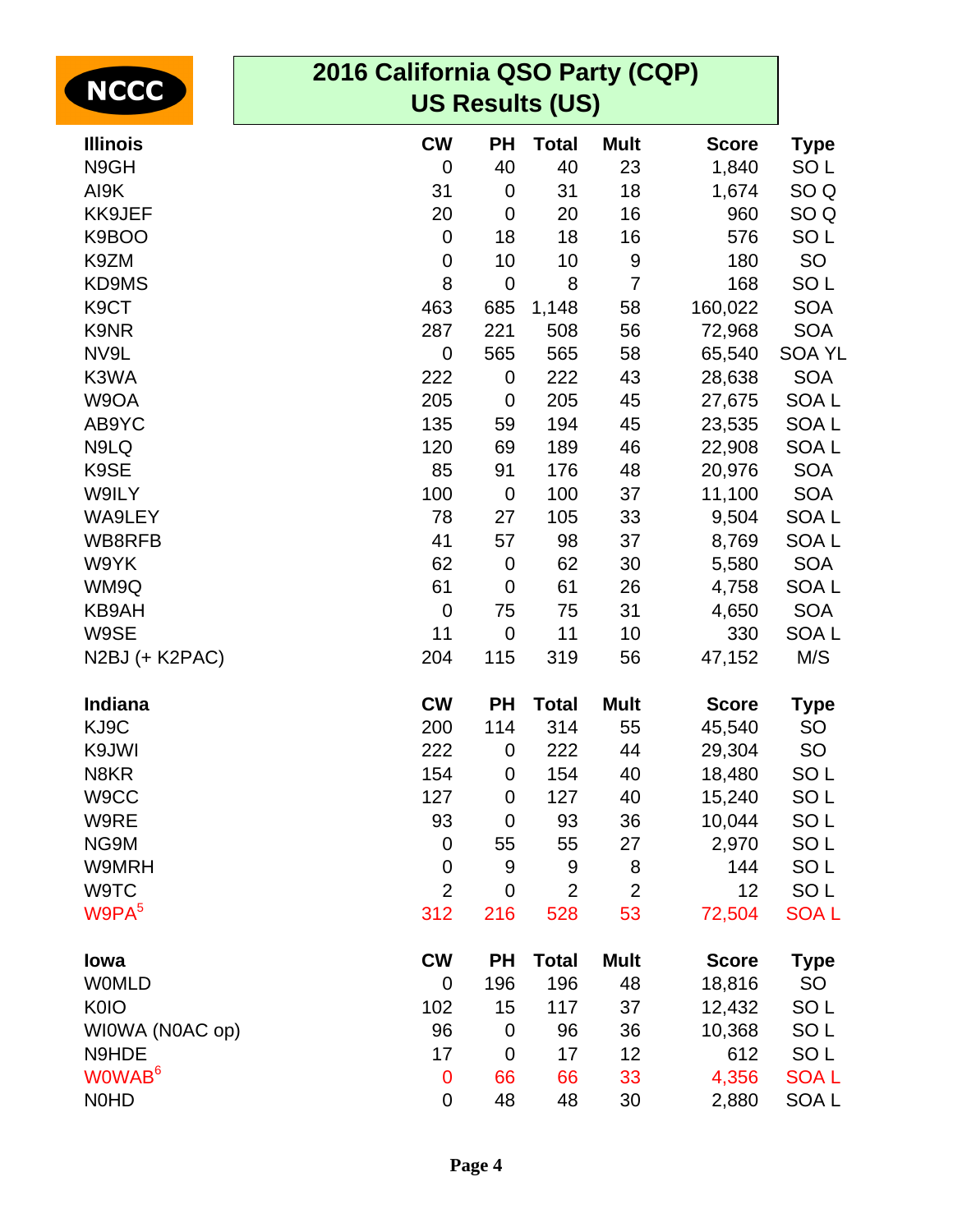| <b>NCCC</b>                   | 2016 California QSO Party (CQP)<br><b>US Results (US)</b> |             |              |             |              |                  |
|-------------------------------|-----------------------------------------------------------|-------------|--------------|-------------|--------------|------------------|
| <b>Kansas</b>                 | <b>CW</b>                                                 | <b>PH</b>   | <b>Total</b> | <b>Mult</b> | <b>Score</b> | <b>Type</b>      |
| W0YJT                         | 125                                                       | 139         | 264          | 52          | 33,956       | SO <sub>L</sub>  |
| <b>K0HNC</b>                  | 144                                                       | 23          | 167          | 44          | 21,032       | SO <sub>L</sub>  |
| <b>WOUY</b>                   | 135                                                       | $\mathbf 0$ | 135          | 39          | 15,795       | SO               |
| <b>KC0IUY</b>                 | $\pmb{0}$                                                 | 21          | 21           | 17          | 714          | SO <sub>L</sub>  |
| <b>KCODEB</b>                 | 5                                                         | 63          | 68           | 36          | 5,076        | SOA <sub>L</sub> |
| <b>WOXE</b>                   | 15                                                        | $\mathbf 0$ | 15           | 18          | 810          | SOA <sub>L</sub> |
| K0HC (W0BH op)                | 75                                                        | 432         | 507          | 58          | 63,162       | M/M              |
| Kentucky                      | <b>CW</b>                                                 | <b>PH</b>   | <b>Total</b> | <b>Mult</b> | <b>Score</b> | <b>Type</b>      |
| ND4Y                          | $\mathbf 0$                                               | 379         | 379          | 55          | 41,690       | SO               |
| KM4RO                         | $\mathbf 0$                                               | 205         | 205          | 50          | 20,500       | SO <sub>L</sub>  |
| N4UL                          | 126                                                       | 49          | 175          | 43          | 20,468       | SO <sub>L</sub>  |
| KJ4AOM                        | 110                                                       | $\mathbf 0$ | 110          | 37          | 12,210       | SO <sub>L</sub>  |
| K4WW                          | 88                                                        | 9           | 97           | 33          | 9,306        | SO <sub>L</sub>  |
| K4WLG                         | $\mathbf 0$                                               | 96          | 96           | 37          | 7,104        | SO <sub>L</sub>  |
| K4VUQ                         | $\mathbf 0$                                               | 74          | 74           | 40          | 5,920        | SO <sub>L</sub>  |
| KM4FO                         | 46                                                        | $\mathbf 0$ | 46           | 29          | 4,002        | SO <sub>L</sub>  |
| KB4BVP                        | $\mathbf 0$                                               | 21          | 21           | 16          | 672          | SO <sub>L</sub>  |
| KE4KY <sup>7</sup>            | 229                                                       | 92          | 321          | 52          | 45,292       | <b>SOA</b>       |
| Louisiana                     | <b>CW</b>                                                 | <b>PH</b>   | <b>Total</b> | <b>Mult</b> | <b>Score</b> | <b>Type</b>      |
| N <sub>5</sub> YE             | 153                                                       | 127         | 280          | 52          | 37,076       | SO <sub>L</sub>  |
| N <sub>5</sub> II             | 49                                                        | 86          | 135          | 47          | 14,993       | SO <sub>L</sub>  |
| W4HVH                         | 15                                                        | 0           | 15           | 10          | 450          | SOA <sub>L</sub> |
| WE5EE                         | 5                                                         | 7           | 12           | 8           | 232          | SOA Q            |
| <b>Maine</b>                  | <b>CW</b>                                                 | <b>PH</b>   | <b>Total</b> | <b>Mult</b> | <b>Score</b> | Type             |
| K7GM                          | 148                                                       | 1           | 149          | 40          | 17,840       | <b>SO</b>        |
| K1ESE                         | 38                                                        | $\mathbf 0$ | 38           | 23          | 2,622        | SO <sub>L</sub>  |
| W4ZGR                         | 20                                                        | $\mathbf 0$ | 20           | 15          | 900          | SO               |
| K <sub>1</sub> J <sub>B</sub> | 76                                                        | 153         | 229          | 50          | 26,700       | <b>SOA</b>       |
| <b>Maryland</b>               | <b>CW</b>                                                 | <b>PH</b>   | <b>Total</b> | <b>Mult</b> | <b>Score</b> | Type             |
| K3TN                          | 199                                                       | $\mathbf 0$ | 199          | 42          | 25,074       | <b>SO</b>        |
| W <sub>2</sub> CDO            | 171                                                       | $\mathbf 0$ | 171          | 41          | 21,033       | <b>SO</b>        |
| AH6AX                         | 66                                                        | 38          | 104          | 40          | 10,960       | SO <sub>L</sub>  |
| N3QE <sup>8</sup>             | 296                                                       | 152         | 448          | 54          | 64,368       | <b>SOA</b>       |
| N3AM                          | 285                                                       | 22          | 307          | 50          | 44,950       | <b>SOA</b>       |
| K3MAW                         | 61                                                        | 48          | 109          | 36          | 10,044       | SOA <sub>L</sub> |
| W3TMS                         | $\boldsymbol{0}$                                          | 71          | 71           | 36          | 5,112        | <b>SOA</b>       |
| W3GVX                         | 8                                                         | $\pmb{0}$   | 8            | 6           | 144          | <b>SOA</b>       |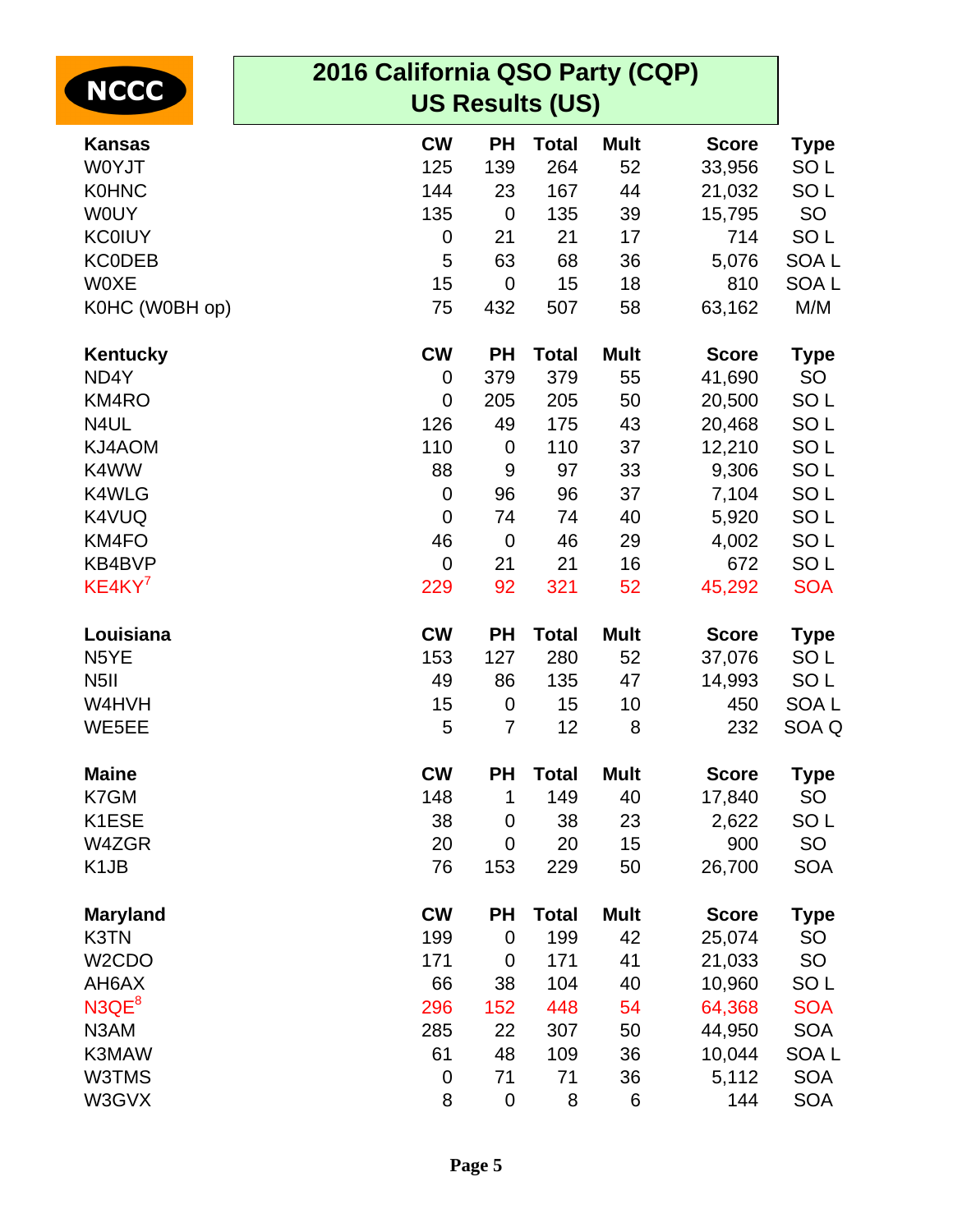| <b>NCCC</b>           | 2016 California QSO Party (CQP)<br><b>US Results (US)</b> |             |              |             |              |                  |
|-----------------------|-----------------------------------------------------------|-------------|--------------|-------------|--------------|------------------|
| <b>Massachusetts</b>  | <b>CW</b>                                                 | <b>PH</b>   | <b>Total</b> | <b>Mult</b> | <b>Score</b> | <b>Type</b>      |
| K <sub>5</sub> ZD     | 53                                                        | 37          | 90           | 33          | 7,689        | <b>SO</b>        |
| N <sub>1</sub> DC     | 77                                                        | 0           | 77           | 30          | 6,930        | SO <sub>L</sub>  |
| K <sub>1</sub> TW     | 64                                                        | 0           | 64           | 34          | 6,528        | SO <sub>L</sub>  |
| N <sub>1</sub> NN     | 34                                                        | 0           | 34           | 19          | 1,938        | <b>SO</b>        |
| N1WRK                 | $\boldsymbol{0}$                                          | 37          | 37           | 25          | 1,850        | SO <sub>L</sub>  |
| KB1VXY                | $\mathbf 0$                                               | 10          | 10           | 10          | 200          | SO <sub>L</sub>  |
| W4FEB                 | $\mathbf 0$                                               | 6           | 6            | 6           | 72           | SO <sub>L</sub>  |
| NU <sub>10</sub>      | 71                                                        | 149         | 220          | 55          | 28,105       | <b>SOA</b>       |
| W1MA                  | 125                                                       | $\mathbf 0$ | 125          | 35          | 13,125       | SOA <sub>L</sub> |
| K <sub>1</sub> OA     | 44                                                        | 36          | 80           | 50          | 10,200       | SOA <sub>L</sub> |
| KA1IOR                | 67                                                        | $\mathbf 0$ | 67           | 27          | 5,427        | <b>SOA</b>       |
| KV <sub>1</sub> J     | 26                                                        | 9           | 35           | 22          | 2,112        | <b>SOA</b>       |
| W1AF                  | 10                                                        | 44          | 54           | 25          | 2,950        | M/S              |
|                       | W1AF ops = W1PL, KK4UHK, KG5HEW, K7JS                     |             |              |             |              |                  |
| <b>W1FM (+ N1SOH)</b> | 17                                                        | 28          | 45           | 23          | 2,461        | M/S              |
| <b>Michigan</b>       | <b>CW</b>                                                 | <b>PH</b>   | <b>Total</b> | <b>Mult</b> | <b>Score</b> | Type             |
| WA1UJU                | 153                                                       | 49          | 202          | 43          | 23,951       | SO <sub>L</sub>  |
| N8EA                  | 161                                                       | $\mathbf 0$ | 161          | 43          | 20,769       | SO <sub>L</sub>  |
| W8MSP                 | $\mathbf 0$                                               | 201         | 201          | 50          | 20,100       | SO               |
| WN8P                  | 147                                                       | 0           | 147          | 42          | 18,522       | SO <sub>L</sub>  |
| NA8V                  | 147                                                       | 0           | 147          | 41          | 18,081       | SO <sub>L</sub>  |
| NF8J                  | 64                                                        | 93          | 157          | 42          | 15,876       | SO <sub>L</sub>  |
| K7DR                  | 90                                                        | 24          | 114          | 36          | 11,448       | SO <sub>L</sub>  |
| NF8M                  | 75                                                        | 29          | 104          | 34          | 9,622        | SO <sub>L</sub>  |
| W8JRK                 | $\overline{2}$                                            | 100         | 102          | 37          | 7,622        | <b>SO</b>        |
| NB8F                  | 52                                                        | 23          | 75           | 35          | 7,070        | SO <sub>L</sub>  |
| WV8A                  | 72                                                        | $\mathbf 0$ | 72           | 32          | 6,912        | SO <sub>L</sub>  |
| N5MKY                 | $\mathbf 0$                                               | 69          | 69           | 30          | 4,140        | SO <sub>L</sub>  |
| NE8J                  | 32                                                        | $\mathbf 0$ | 32           | 19          | 1,824        | SO <sub>L</sub>  |
| KD8ZQG                | $\mathbf 0$                                               | 34          | 34           | 22          | 1,496        | SO               |
| K8MRT                 | 96                                                        | 98          | 194          | 51          | 24,684       | <b>SOA</b>       |
| AC8MR                 | $\mathbf 0$                                               | 166         | 166          | 47          | 15,604       | <b>SOA</b>       |
| N8FYL                 | 108                                                       | 25          | 133          | 39          | 14,586       | SOA L            |
| K8GT                  | 68                                                        | $\mathbf 0$ | 68           | 33          | 6,732        | SOA L            |
| KC9LVT                | $\mathbf 0$                                               | 68          | 68           | 27          | 3,672        | SOA <sub>L</sub> |
| K8BZ                  | 26                                                        | 23          | 49           | 29          | 3,596        | <b>SOA</b>       |
| <b>Minnesota</b>      | <b>CW</b>                                                 | <b>PH</b>   | <b>Total</b> | <b>Mult</b> | <b>Score</b> | <b>Type</b>      |
| <b>K0TC</b>           | 172                                                       | $\mathbf 0$ | 172          | 42          | 21,672       | SO <sub>L</sub>  |
| W6NF                  | 148                                                       | 5           | 153          | 42          | 19,068       | SO <sub>L</sub>  |
| <b>WB0CFF</b>         | 155                                                       | 0           | 155          | 36          | 16,740       | SO L             |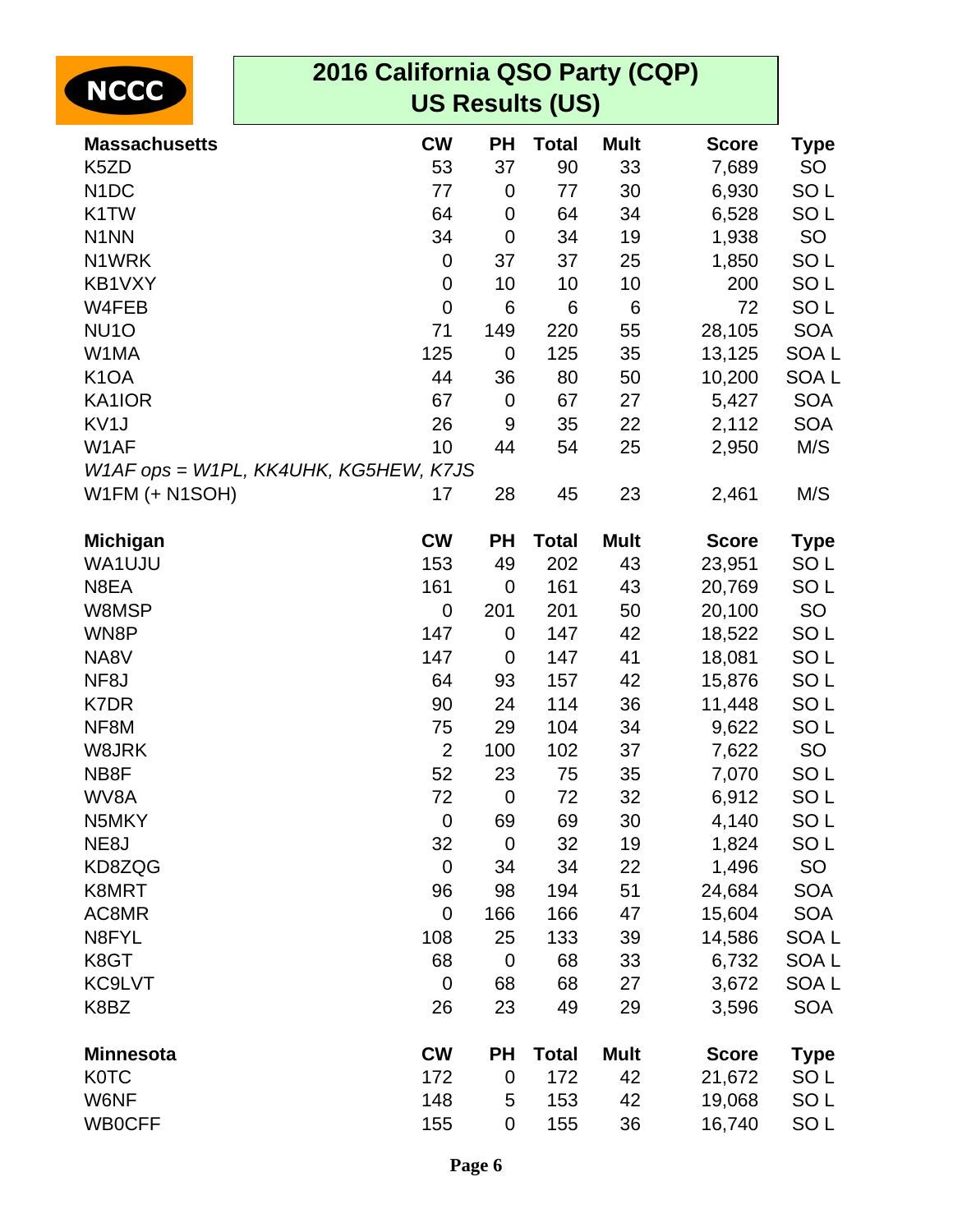| <b>NCCC</b>         | 2016 California QSO Party (CQP)<br><b>US Results (US)</b> |             |                |             |              |                  |
|---------------------|-----------------------------------------------------------|-------------|----------------|-------------|--------------|------------------|
| <b>Minnesota</b>    | <b>CW</b>                                                 | <b>PH</b>   | <b>Total</b>   | <b>Mult</b> | <b>Score</b> | <b>Type</b>      |
| W9LHG               | 126                                                       | $\mathbf 0$ | 126            | 41          | 15,498       | <b>SO</b>        |
| <b>K0RJW</b>        | $\mathbf 0$                                               | 147         | 147            | 44          | 12,936       | <b>SO</b>        |
| W6GMT               | 76                                                        | 21          | 97             | 35          | 9,450        | SO <sub>L</sub>  |
| <b>KE0TT</b>        | 85                                                        | $\mathbf 0$ | 85             | 37          | 9,435        | SO <sub>Q</sub>  |
| <b>K0MPH</b>        | 57                                                        | 22          | 79             | 34          | 7,310        | SO <sub>L</sub>  |
| AJ0CM               | $\mathbf 0$                                               | 68          | 68             | 30          | 4,080        | SO <sub>L</sub>  |
| <b>K0QMU</b>        | $\overline{2}$                                            | 24          | 26             | 19          | 1,026        | SO <sub>L</sub>  |
| <b>WAOLJM</b>       | $\mathbf 0$                                               | 9           | 9              | 9           | 162          | SO <sub>L</sub>  |
| KJ0P                | $\mathbf 0$                                               | 10          | 10             | 8           | 160          | SO <sub>L</sub>  |
| <b>ACOMN</b>        | 1                                                         | $\mathbf 0$ | 1              | 1           | 3            | SO <sub>L</sub>  |
| KB0EO <sup>9</sup>  | 145                                                       | 301         | 446            | 56          | 58,072       | <b>SOA</b>       |
| <b>K0TI</b>         | 202                                                       | 93          | 295            | 47          | 37,224       | SOA <sub>L</sub> |
| K4IU                | 231                                                       | $\mathbf 0$ | 231            | 47          | 32,571       | <b>SOA</b>       |
| <b>NODOW</b>        | 0                                                         | 41          | 41             | 28          | 2,296        | <b>SOA</b>       |
| <b>KE0OR</b>        | 0                                                         | 18          | 18             | 15          | 540          | <b>SOA</b>       |
| <b>Mississippi</b>  | <b>CW</b>                                                 | <b>PH</b>   | <b>Total</b>   | <b>Mult</b> | <b>Score</b> | <b>Type</b>      |
| K7ZYV               | 58                                                        | $\mathbf 0$ | 58             | 29          | 5,046        | SO <sub>L</sub>  |
| W4WLF               | $\mathbf 0$                                               | 55          | 55             | 24          | 2,640        | SO <sub>L</sub>  |
| K5GDX (WQ5L, AF5XM) | 82                                                        | 83          | 165            | 48          | 19,776       | M/S L            |
| <b>Missouri</b>     | <b>CW</b>                                                 | <b>PH</b>   | <b>Total</b>   | <b>Mult</b> | <b>Score</b> | <b>Type</b>      |
| K0OU                | 273                                                       | 234         | 507            | 56          | 72,072       | SO <sub>L</sub>  |
| <b>NW0M</b>         | 234                                                       | 204         | 438            | 57          | 63,270       | SO <sub>L</sub>  |
| <b>K0FD</b>         | 70                                                        | 126         | 196            | 54          | 24,948       | SO <sub>L</sub>  |
| <b>WB0SND</b>       | 112                                                       | 67          | 179            | 42          | 19,740       | SO <sub>L</sub>  |
| <b>WB0PYF</b>       | 78                                                        | 54          | 132            | 53          | 18,126       | SO <sub>L</sub>  |
| W7KAM               | $\mathbf 0$                                               | 100         | 100            | 39          | 7,800        | SO <sub>L</sub>  |
| <b>WOMB</b>         | 0                                                         | 80          | 80             | 35          | 5,600        | <b>SO</b>        |
| <b>WONFS</b>        | $\mathbf 0$                                               | 45          | 45             | 26          | 2,340        | SO <sub>L</sub>  |
| <b>KE0CZQ</b>       | $\mathbf 0$                                               | $\mathbf 0$ | $\overline{0}$ | $\mathbf 0$ | 0            | SO <sub>L</sub>  |
| KI0I                | 185                                                       | 65          | 250            | 47          | 32,195       | SOA <sub>L</sub> |
| <b>KOJPL</b>        | 239                                                       | $\mathbf 0$ | 239            | 44          | 31,548       | SOA L            |
| <b>K0DEQ</b>        | 85                                                        | 127         | 212            | 58          | 29,522       | <b>SOA</b>       |
| <b>NOLY</b>         | 174                                                       | 30          | 204            | 43          | 25,026       | SOA Q            |
| AA0A                | $\mathbf 0$                                               | 74          | 74             | 33          | 4,884        | <b>SOA</b>       |
| <b>Montana</b>      | <b>CW</b>                                                 | <b>PH</b>   | <b>Total</b>   | <b>Mult</b> | <b>Score</b> | Type             |
| N9RV                | 134                                                       | 293         | 427            | 55          | 54,340       | <b>SO</b>        |
| <b>K7PGL</b>        | 63                                                        | 234         | 297            | 57          | 37,449       | SO <sub>L</sub>  |
| KE7X                | 138                                                       | $\mathbf 0$ | 138            | 43          | 17,802       | SO <sub>L</sub>  |
| W7KF                | 141                                                       | 18          | 159            | 37          | 16,983       | SO               |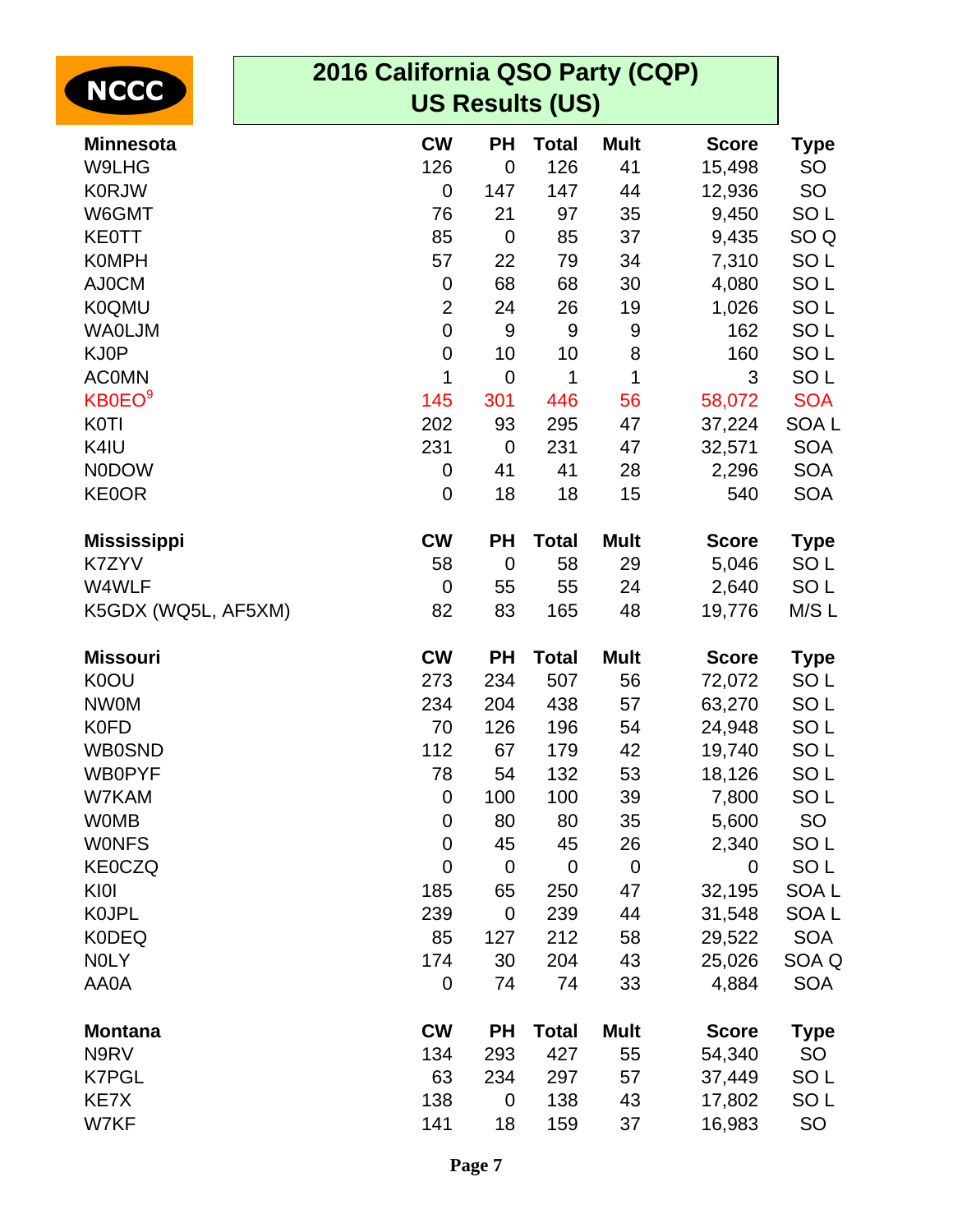| <b>NCCC</b>                   | 2016 California QSO Party (CQP) |                  |              |             |                |                  |  |  |
|-------------------------------|---------------------------------|------------------|--------------|-------------|----------------|------------------|--|--|
|                               | <b>US Results (US)</b>          |                  |              |             |                |                  |  |  |
| <b>Montana</b>                | <b>CW</b>                       | <b>PH</b>        | <b>Total</b> | <b>Mult</b> | <b>Score</b>   | <b>Type</b>      |  |  |
| <b>KD7DCR</b>                 | 0                               | 160              | 160          | 48          | 15,360         | <b>SO</b>        |  |  |
| WN7Y                          | 0                               | 86               | 86           | 39          | 6,708          | SO <sub>L</sub>  |  |  |
| AE7AP                         | 0                               | 70               | 70           | 33          | 4,620          | SO <sub>L</sub>  |  |  |
| K <sub>1</sub> AUS            | $\mathbf 0$                     | 48               | 48           | 29          | 2,784          | SO <sub>L</sub>  |  |  |
| N7DXT                         | 36                              | $\mathbf 0$      | 36           | 18          | 1,944          | <b>SO</b>        |  |  |
| <b>Nevada</b>                 | <b>CW</b>                       | PH               | <b>Total</b> | <b>Mult</b> | <b>Score</b>   | <b>Type</b>      |  |  |
| K6DGW                         | 143                             | $\mathbf 0$      | 143          | 38          | 16,302         | <b>SO</b>        |  |  |
| WM7Y                          | 0                               | 140              | 140          | 48          | 13,440         | SO <sub>L</sub>  |  |  |
| WU6W                          | 15                              | 109              | 124          | 48          | 12,624         | SO               |  |  |
| W7RN                          | 98                              | $\mathbf 0$      | 98           | 36          | 10,584         | <b>SO</b>        |  |  |
| <b>AK7MG</b>                  | 0                               | 68               | 68           | 35          | 4,760          | <b>SO</b>        |  |  |
| KI6CDF                        | 0                               | 28               | 28           | 19          | 1,064          | <b>SO</b>        |  |  |
| $K2RD^{10}$                   | 27                              | 133              | 160          | 50          | 17,350         | <b>SOA</b>       |  |  |
| K7FYI                         | 0                               | 44               | 44           | 27          | 2,376          | <b>SOA</b>       |  |  |
| <b>New Hampshire</b>          | <b>CW</b>                       | PH               | <b>Total</b> | <b>Mult</b> | <b>Score</b>   | <b>Type</b>      |  |  |
| K <sub>1</sub> R <sub>X</sub> | 82                              | 82               | 164          | 42          | 17,220         | <b>SO</b>        |  |  |
| AB1NE                         | $\mathbf 0$                     | 129              | 129          | 44          | 11,352         | SO               |  |  |
| W1END                         | 12                              | $\mathbf 0$      | 12           | 8           | 288            | SO <sub>L</sub>  |  |  |
| N1KWF <sup>11</sup>           | 162                             | 214              | 376          | 57          | 52,098         | <b>SOA</b>       |  |  |
| AE1T                          | 206                             | 132              | 338          | 55          | 48,510         | <b>SOA</b>       |  |  |
| K <sub>1</sub> RO             | 180                             | 0                | 180          | 44          | 23,760         | <b>SOA</b>       |  |  |
| K <sub>1</sub> GQ             | 115                             | 0                | 115          | 36          | 12,420         | <b>SOA</b>       |  |  |
| K <sub>1</sub> TR             | 76                              | $\mathbf 0$      | 76           | 31          | 7,068          | SOA <sub>L</sub> |  |  |
| WA1ZYX                        | $\mathbf 0$                     | 58               | 58           | 25          | 2,900          | <b>SOA</b>       |  |  |
| <b>New Jersey</b>             | <b>CW</b>                       | <b>PH</b>        | <b>Total</b> | <b>Mult</b> | <b>Score</b>   | <b>Type</b>      |  |  |
| N <sub>2</sub> MM             | 219                             | 305              | 524          | 57          | 72,219         | SO <sub>YL</sub> |  |  |
| W2LE                          | 181                             | 36               | 217          | 51          | 31,365         | SO               |  |  |
| N <sub>2</sub> UU             | 58                              | $\boldsymbol{0}$ | 58           | 30          | 5,220          | SO <sub>L</sub>  |  |  |
| KE <sub>2</sub> D             | 19                              | 19               | 38           | 18          | 1,710          | SO <sub>L</sub>  |  |  |
| <b>KB2SDF</b>                 | $\mathbf 0$                     | 22               | 22           | 14          | 616            | SO <sub>L</sub>  |  |  |
| W2IWW                         | $\mathbf 0$                     | 1                | 1            | 1           | $\overline{2}$ | SO <sub>L</sub>  |  |  |
| K <sub>2</sub> DFC            | 248                             | 210              | 458          | 55          | 64,020         | SOA <sub>L</sub> |  |  |
| N <sub>2</sub> CQ             | 69                              | $\mathbf 0$      | 69           | 34          | 7,038          | SOA L            |  |  |
| <b>New Mexico</b>             | <b>CW</b>                       | <b>PH</b>        | <b>Total</b> | <b>Mult</b> | <b>Score</b>   | <b>Type</b>      |  |  |
| NM5WB                         | 0                               | 127              | 127          | 50          | 12,700         | SO <sub>L</sub>  |  |  |
| N9WL                          | 0                               | 99               | 99           | 45          | 8,910          | SO <sub>L</sub>  |  |  |
| N5YYF                         | $\mathbf 0$                     | 91               | 91           | 42          | 7,644          | SO <sub>L</sub>  |  |  |
| K7IA                          | 49                              | 23               | 72           | 32          | 6,176          | SO <sub>L</sub>  |  |  |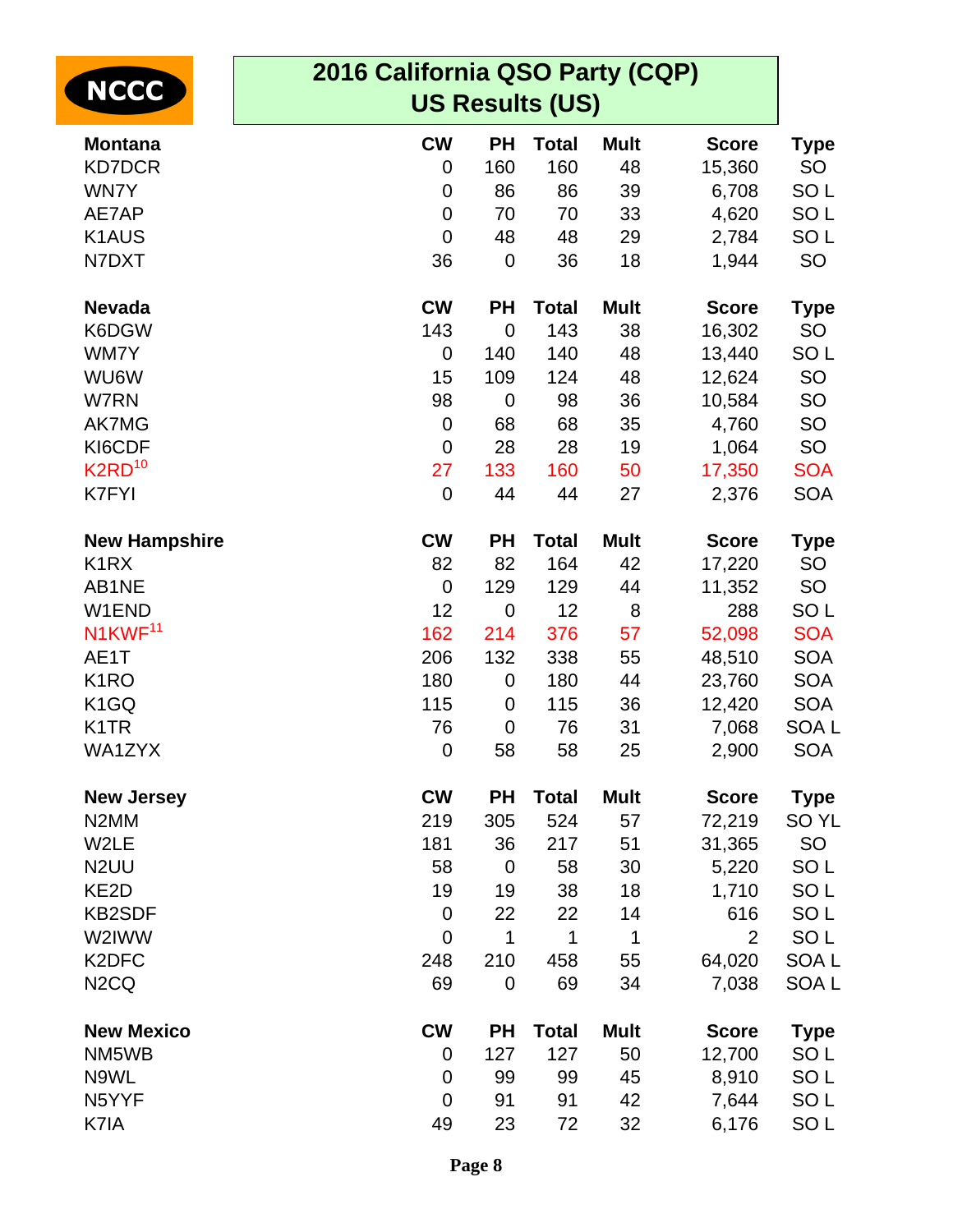|                               | 2016 California QSO Party (CQP) |                  |                        |             |              |                  |  |
|-------------------------------|---------------------------------|------------------|------------------------|-------------|--------------|------------------|--|
| <b>NCCC</b>                   |                                 |                  | <b>US Results (US)</b> |             |              |                  |  |
| <b>New Mexico</b>             | <b>CW</b>                       | <b>PH</b>        | <b>Total</b>           | <b>Mult</b> | <b>Score</b> | <b>Type</b>      |  |
| W5TTE                         | 38                              | $\mathbf 0$      | 38                     | 27          | 3,078        | SO Q             |  |
| KC2LM                         | 14                              | $\mathbf 0$      | 14                     | 16          | 672          | SO <sub>L</sub>  |  |
| <b>New York</b>               | <b>CW</b>                       | <b>PH</b>        | <b>Total</b>           | <b>Mult</b> | <b>Score</b> | <b>Type</b>      |  |
| K <sub>2</sub> ZR             | 278                             | $\mathbf 0$      | 278                    | 49          | 40,866       | SO <sub>L</sub>  |  |
| W2DXE                         | 128                             | $\overline{0}$   | 128                    | 41          | 15,744       | SO <sub>L</sub>  |  |
| K2MV                          | 63                              | 25               | 88                     | 29          | 6,931        | SO <sub>L</sub>  |  |
| AB2TC                         | $\mathbf 0$                     | 88               | 88                     | 37          | 6,512        | SO <sub>L</sub>  |  |
| N <sub>2</sub> CU             | 70                              | $\mathbf 0$      | 70                     | 30          | 6,300        | SOLM             |  |
| W <sub>2</sub> SZ             | $\mathbf 0$                     | 50               | 50                     | 28          | 2,800        | <b>SO</b>        |  |
| KX1W                          | $\overline{4}$                  | 24               | 28                     | 22          | 1,320        | SO <sub>L</sub>  |  |
| K2NV                          | 17                              | $\mathbf 0$      | 17                     | 10          | 510          | SO <sub>L</sub>  |  |
| K <sub>2</sub> Q <sub>B</sub> | 9                               | $\mathbf 0$      | 9                      | 9           | 243          | SO <sub>L</sub>  |  |
| W2RR (WA2AOG op)              | 10                              | 0                | 10                     | 8           | 240          | SO               |  |
| AB <sub>2</sub> CL            | 1                               | 8                | 9                      | 8           | 152          | SO <sub>L</sub>  |  |
| WA2NYY                        | $\overline{4}$                  | $\overline{0}$   | $\overline{4}$         | 4           | 48           | SO <sub>Q</sub>  |  |
| K <sub>2</sub> SSS            | 424                             | 427              | 851                    | 57          | 121,182      | <b>SOA</b>       |  |
| W2LK                          | 262                             | 148              | 410                    | 55          | 59,510       | <b>SOA</b>       |  |
| W <sub>2</sub> GR             | 217                             | 100              | 317                    | 51          | 43,401       | <b>SOA</b>       |  |
| K <sub>2</sub> CYE            | 104                             | 0                | 104                    | 36          | 11,232       | SOA L            |  |
| NW <sub>2</sub> K             | 69                              | $\mathbf 0$      | 69                     | 29          | 6,003        | SOA <sub>L</sub> |  |
| NN <sub>2</sub> NN            | 30                              | 12               | 42                     | 23          | 2,622        | SOA <sub>L</sub> |  |
| <b>North Carolina</b>         | <b>CW</b>                       | <b>PH</b>        | <b>Total</b>           | <b>Mult</b> | <b>Score</b> | <b>Type</b>      |  |
| N4CW                          | 274                             | 151              | 425                    | 55          | 61,820       | SO               |  |
| K4QPL                         | 241                             | $\mathbf 0$      | 241                    | 47          | 33,981       | SO L             |  |
| K4BYN                         | 176                             | 53               | 229                    | 47          | 29,798       | SO <sub>L</sub>  |  |
| AD <sub>8</sub> J             | 135                             | 76               | 211                    | 47          | 26,179       | SO <sub>L</sub>  |  |
| N4VLQ                         | 0                               | 190              | 190                    | 47          | 17,860       | SO <sub>L</sub>  |  |
| K8OSF                         | 0                               | 142              | 142                    | 36          | 10,224       | SO               |  |
| WA4GQG                        | 69                              | 33               | 102                    | 34          | 9,282        | SO <sub>L</sub>  |  |
| W4PAY                         | $\overline{0}$                  | 117              | 117                    | 38          | 8,892        | SO <sub>L</sub>  |  |
| K4BSK                         | 85                              | $\mathbf 0$      | 85                     | 30          | 7,650        | SO <sub>L</sub>  |  |
| KJ4WD                         | 17                              | 7                | 24                     | 16          | 1,040        | <b>SO</b>        |  |
| W <sub>2</sub> CSI            | 0                               | 23               | 23                     | 20          | 920          | SO <sub>L</sub>  |  |
| W4WNT                         | 0                               | 8                | 8                      | 8           | 128          | SO <sub>L</sub>  |  |
| KM4NOW                        | $\mathbf 0$                     | 4                | 4                      | 3           | 24           | SO <sub>L</sub>  |  |
| N <sub>1</sub> LN             | 217                             | 130              | 347                    | 52          | 47,372       | SOA L            |  |
| <b>North Dakota</b>           | <b>CW</b>                       | <b>PH</b>        | <b>Total</b>           | <b>Mult</b> | <b>Score</b> | <b>Type</b>      |  |
| <b>KD0CVZ</b>                 | 0                               | 88               | 88                     | 34          | 5,984        | SO <sub>L</sub>  |  |
| W6NF/M (W6NF op)              | 30                              | $\boldsymbol{0}$ | 30                     | 21          | 1,890        | SOLM             |  |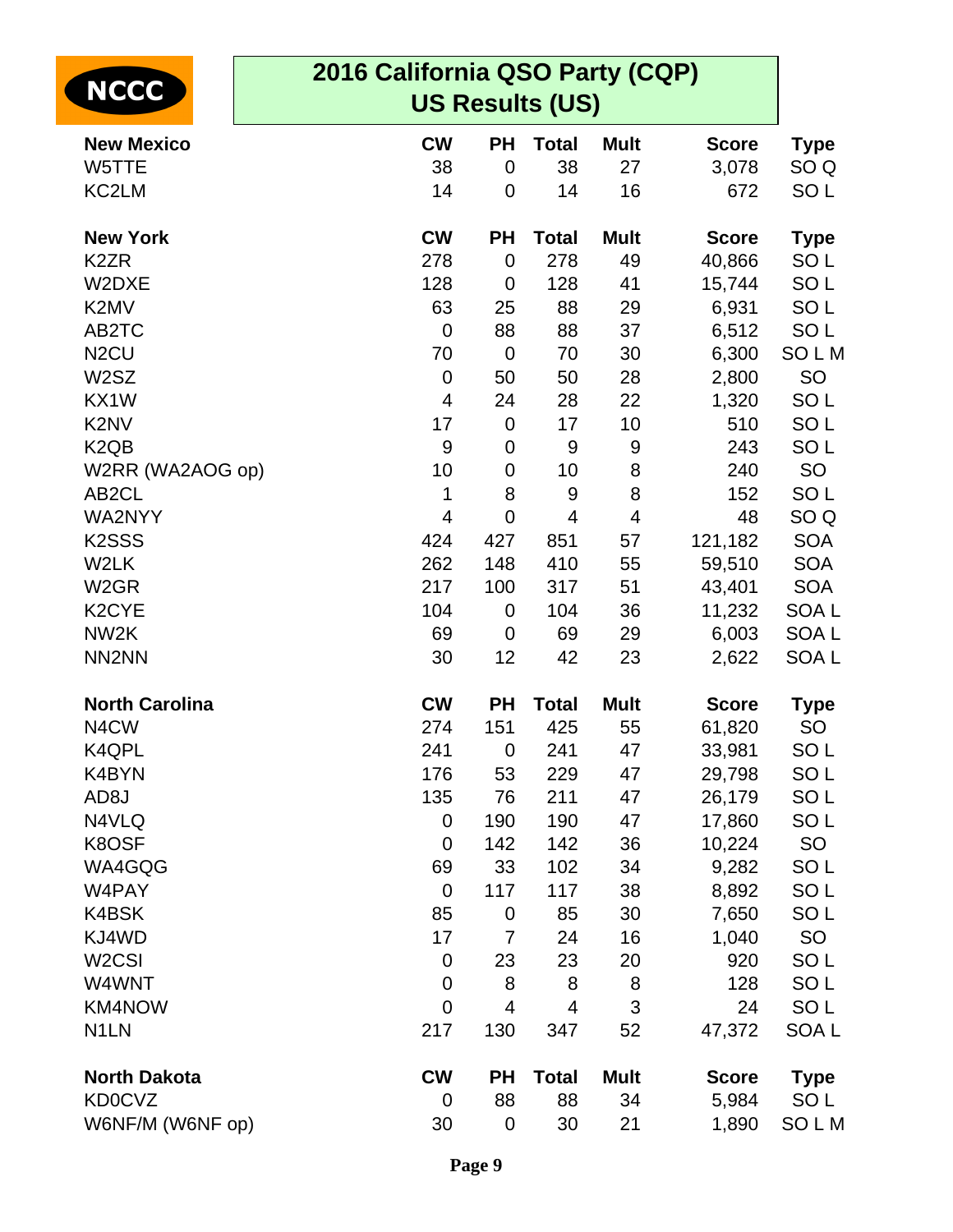| 2016 California QSO Party (CQP)<br><b>NCCC</b><br><b>US Results (US)</b> |                  |                  |              |             |              |                  |
|--------------------------------------------------------------------------|------------------|------------------|--------------|-------------|--------------|------------------|
| Ohio                                                                     | <b>CW</b>        | <b>PH</b>        | <b>Total</b> | <b>Mult</b> | <b>Score</b> | <b>Type</b>      |
| K3DMG                                                                    | 146              | 79               | 225          | 47          | 28,012       | SO <sub>L</sub>  |
| WB8JUI                                                                   | 167              | $\mathbf 0$      | 167          | 42          | 21,042       | SO <sub>L</sub>  |
| W8TM                                                                     | 95               | 48               | 143          | 51          | 19,431       | SO <sub>L</sub>  |
| K8MR                                                                     | 81               | 42               | 123          | 42          | 13,734       | SO               |
| <b>NS80</b>                                                              | 125              | $\mathbf 0$      | 125          | 36          | 13,500       | SO               |
| K3YP                                                                     | 63               | $\mathbf 0$      | 63           | 32          | 6,048        | SO <sub>L</sub>  |
| K8SEM                                                                    | $\mathbf 0$      | 75               | 75           | 31          | 4,650        | SO <sub>L</sub>  |
| W8IDM                                                                    | 46               | $\pmb{0}$        | 46           | 25          | 3,450        | SO <sub>L</sub>  |
| K8MP                                                                     | 51               | 1                | 52           | 22          | 3,410        | SO <sub>L</sub>  |
| AB8VE                                                                    | $\boldsymbol{0}$ | 50               | 50           | 32          | 3,200        | SO <sub>L</sub>  |
| <b>KB8KLK</b>                                                            | $\mathbf 0$      | 63               | 63           | 24          | 3,024        | SO <sub>L</sub>  |
| AA8GP                                                                    | $\mathbf 0$      | 45               | 45           | 24          | 2,160        | SO <sub>L</sub>  |
| W4YPW                                                                    | $\overline{0}$   | 26               | 26           | 18          | 936          | SO <sub>L</sub>  |
| W8ASA                                                                    | 15               | 6                | 21           | 13          | 741          | SO <sub>L</sub>  |
| AD8Y                                                                     | 16               | $\overline{0}$   | 16           | 12          | 576          | SO <sub>L</sub>  |
| N8BJQ <sup>12</sup>                                                      | 266              | 127              | 393          | 53          | 55,756       | <b>SOA</b>       |
| KE8M                                                                     | 293              | $\boldsymbol{0}$ | 293          | 49          | 43,071       | <b>SOA</b>       |
| KE8G                                                                     | 218              | $\mathbf 0$      | 218          | 46          | 30,084       | SOA <sub>L</sub> |
| W8JPF                                                                    | 133              | $\mathbf 0$      | 133          | 38          | 15,162       | SOA <sub>L</sub> |
| KC8QDQ                                                                   | $\mathbf 0$      | 122              | 122          | 41          | 10,004       | <b>SOA</b>       |
| W3IQ                                                                     | 70               | $\mathbf 0$      | 70           | 32          | 6,720        | SOA Q            |
| K9NW                                                                     | 50               | $\mathbf 0$      | 50           | 28          | 4,200        | SOA <sub>L</sub> |
| AF <sub>8</sub> A                                                        | 40               | $\mathbf 0$      | 40           | 22          | 2,640        | SOA <sub>L</sub> |
| AC8XU (KC8RLP op)                                                        | $\mathbf 0$      | 36               | 36           | 21          | 1,512        | <b>SOA</b>       |
| K8BF                                                                     | 45               | 240              | 285          | 53          | 32,595       | M/ML             |
| K8BF ops = N8BI, KB8AMZ, W8KNO, K8CAV, W8PT, KB8TUY, K8MSH               |                  |                  |              |             |              |                  |

| <b>Oklahoma</b>   | <b>CW</b>   | <b>PH</b>   | <b>Total</b> | <b>Mult</b> | <b>Score</b> | <b>Type</b>     |
|-------------------|-------------|-------------|--------------|-------------|--------------|-----------------|
| K5YAA             | 276         | 496         | 772          | 58          | 105,560      | <b>SO</b>       |
| K5CM              | 386         | $\mathbf 0$ | 386          | 51          | 59,058       | <b>SO</b>       |
| AD8B              | 0           | 224         | 224          | 50          | 22,400       | <b>SO</b>       |
| N <sub>4</sub> IJ | 140         | 0           | 140          | 37          | 15,540       | SO <sub>Q</sub> |
| W5TM              | 108         | $\mathbf 0$ | 108          | 40          | 12,960       | SO <sub>L</sub> |
| K5TMH             | 0           | 117         | 117          | 38          | 8,892        | SO <sub>L</sub> |
| N5UUA             | 0           | 114         | 114          | 37          | 8,436        | <b>SO</b>       |
| K5ZZR             | $\mathbf 0$ | 54          | 54           | 36          | 3,888        | <b>SO</b>       |
| AF5CC             | 32          | 11          | 43           | 26          | 3,068        | SO <sub>L</sub> |
| K <sub>5</sub> UV | 113         | $\mathbf 0$ | 113          | 37          | 12,543       | <b>SOA</b>      |
| KF5GTX            | 0           | 12          | 12           | 15          | 360          | <b>SOAL</b>     |
| Oregon            | <b>CW</b>   | <b>PH</b>   | <b>Total</b> | <b>Mult</b> | <b>Score</b> | <b>Type</b>     |
| KI7Y              | 186         | 11          | 197          | 44          | 25,520       | <b>SO</b>       |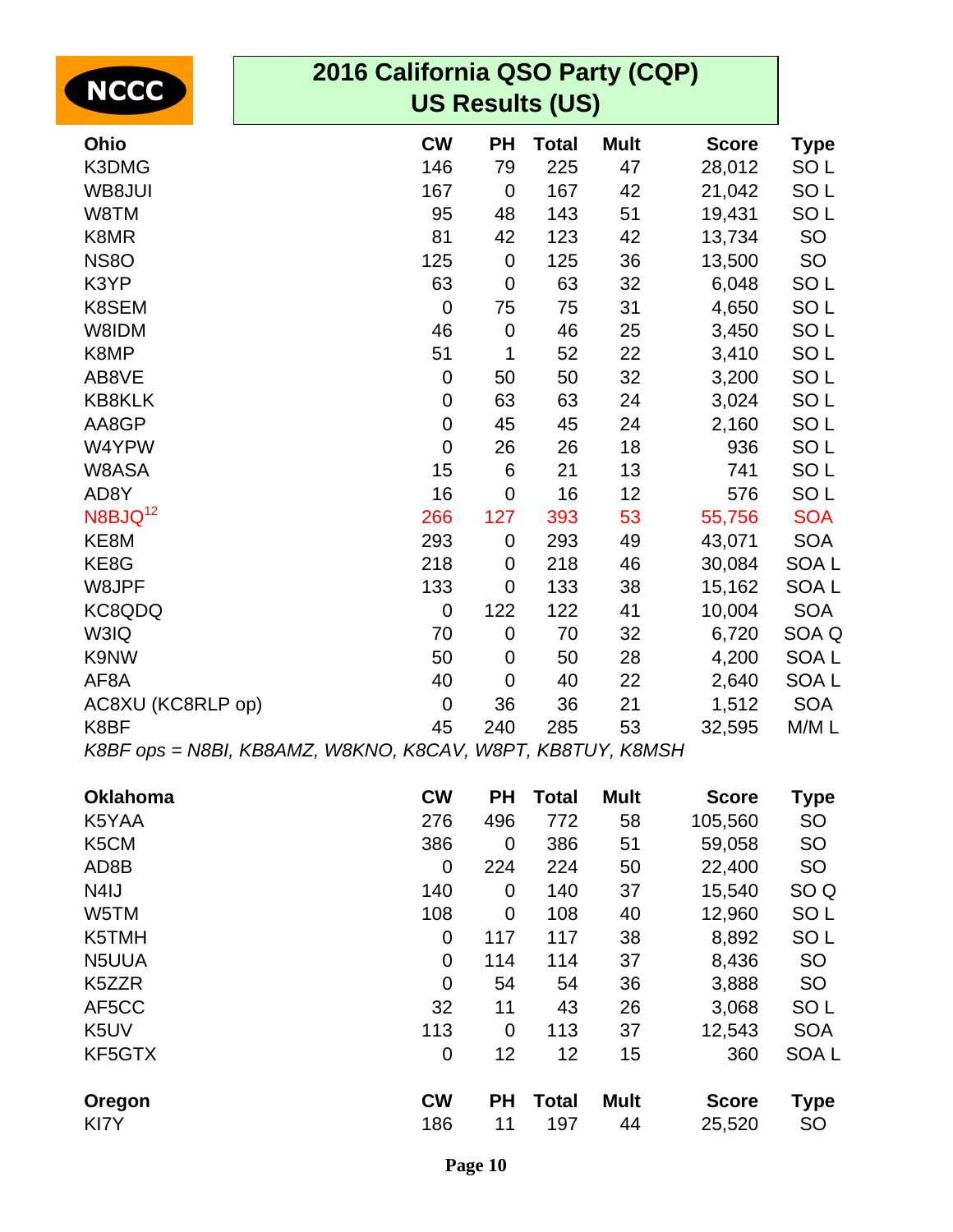| <b>NCCC</b>         | 2016 California QSO Party (CQP)<br><b>US Results (US)</b> |                |              |             |              |                  |  |  |  |  |
|---------------------|-----------------------------------------------------------|----------------|--------------|-------------|--------------|------------------|--|--|--|--|
| Oregon              | <b>CW</b>                                                 | PH             | <b>Total</b> | <b>Mult</b> | <b>Score</b> | <b>Type</b>      |  |  |  |  |
| W2VJN               | 162                                                       | $\mathbf 0$    | 162          | 47          | 22,842       | <b>SO</b>        |  |  |  |  |
| NE7D                | 147                                                       | 0              | 147          | 43          | 18,963       | SO               |  |  |  |  |
| W7GF                | 109                                                       | $\mathbf 0$    | 109          | 38          | 12,426       | SO <sub>L</sub>  |  |  |  |  |
| W7WHY               | 81                                                        | 24             | 105          | 32          | 9,312        | SO               |  |  |  |  |
| WR7X                | $\mathbf 0$                                               | 92             | 92           | 40          | 7,360        | SO <sub>L</sub>  |  |  |  |  |
| N7VS                | 58                                                        | 17             | 75           | 27          | 5,616        | SO <sub>L</sub>  |  |  |  |  |
| N7JI                | 39                                                        | 31             | 70           | 31          | 5,549        | SO <sub>L</sub>  |  |  |  |  |
| <b>K7ALO</b>        | $\mathbf 0$                                               | 55             | 55           | 26          | 2,860        | SO <sub>L</sub>  |  |  |  |  |
| N6LY                | $\mathbf 0$                                               | 25             | 25           | 12          | 600          | SO <sub>L</sub>  |  |  |  |  |
| K7JKM               | $\mathbf 0$                                               | 19             | 19           | 13          | 494          | SO <sub>L</sub>  |  |  |  |  |
| Pennsylvania        | <b>CW</b>                                                 | <b>PH</b>      | <b>Total</b> | <b>Mult</b> | <b>Score</b> | <b>Type</b>      |  |  |  |  |
| NA3F                | 199                                                       | $\mathbf 0$    | 199          | 46          | 27,462       | SO <sub>L</sub>  |  |  |  |  |
| K3UA                | 153                                                       | 0              | 153          | 37          | 16,983       | SO <sub>L</sub>  |  |  |  |  |
| <b>KB3LIX</b>       | 109                                                       | 43             | 152          | 38          | 15,694       | SO <sub>L</sub>  |  |  |  |  |
| N3XF                | 87                                                        | 46             | 133          | 41          | 14,473       | SO               |  |  |  |  |
| KK6L                | 46                                                        | 73             | 119          | 38          | 10,792       | SO <sub>L</sub>  |  |  |  |  |
| NA3V                | 77                                                        | 8              | 85           | 35          | 8,645        | SO <sub>L</sub>  |  |  |  |  |
| KF3G                | 38                                                        | $\mathbf 0$    | 38           | 25          | 2,850        | SO <sub>L</sub>  |  |  |  |  |
| N3NZ                | 37                                                        | $\overline{0}$ | 37           | 25          | 2,775        | SO <sub>L</sub>  |  |  |  |  |
| <b>KC3RN</b>        | 5                                                         | 28             | 33           | 25          | 1,775        | SO <sub>L</sub>  |  |  |  |  |
| <b>KB3RKM</b>       | 0                                                         | 36             | 36           | 24          | 1,728        | SO <sub>L</sub>  |  |  |  |  |
| KE3ZT               | $\mathbf 0$                                               | 24             | 24           | 23          | 1,104        | SO <sub>L</sub>  |  |  |  |  |
| K3JAG               | $\mathbf 0$                                               | 20             | 20           | 14          | 560          | SO <sub>L</sub>  |  |  |  |  |
| <b>K0BAK</b>        | $\boldsymbol{0}$                                          | 15             | 15           | 12          | 360          | SO               |  |  |  |  |
| K3WW                | 208                                                       | 108            | 316          | 56          | 47,040       | <b>SOA</b>       |  |  |  |  |
| K3WJV               | 322                                                       | $\mathbf 0$    | 322          | 48          | 46,368       | <b>SOA</b>       |  |  |  |  |
| <b>W0BR</b>         | 111                                                       | 225            | 336          | 53          | 41,499       | <b>SOA</b>       |  |  |  |  |
| N3RD                | 278                                                       | $\mathbf 0$    | 278          | 48          | 40,032       | <b>SOA</b>       |  |  |  |  |
| K3MD                | 187                                                       | 79             | 266          | 51          | 36,669       | <b>SOA</b>       |  |  |  |  |
| WV2M                | 120                                                       | 65             | 185          | 45          | 22,050       | <b>SOA</b>       |  |  |  |  |
| AA3B                | 158                                                       | 3              | 161          | 43          | 20,640       | <b>SOA</b>       |  |  |  |  |
| K3ZA                | 92                                                        | 24             | 116          | 41          | 13,284       | <b>SOA</b>       |  |  |  |  |
| KY3W                | 40                                                        | 18             | 58           | 31          | 4,836        | <b>SOA</b>       |  |  |  |  |
| WA3AAN              | 50                                                        | $\mathbf 0$    | 50           | 25          | 3,750        | <b>SOA</b>       |  |  |  |  |
| K3RMB               | $\mathbf 0$                                               | 37             | 37           | 21          | 1,554        | <b>SOA</b>       |  |  |  |  |
| K3FH                | 27                                                        | $\mathbf 0$    | 27           | 16          | 1,296        | SOA <sub>L</sub> |  |  |  |  |
| <b>Rhode Island</b> | <b>CW</b>                                                 | PH             | <b>Total</b> | <b>Mult</b> | <b>Score</b> | <b>Type</b>      |  |  |  |  |
| W1WIU               | 0                                                         | 124            | 124          | 40          | 9,920        | <b>SO</b>        |  |  |  |  |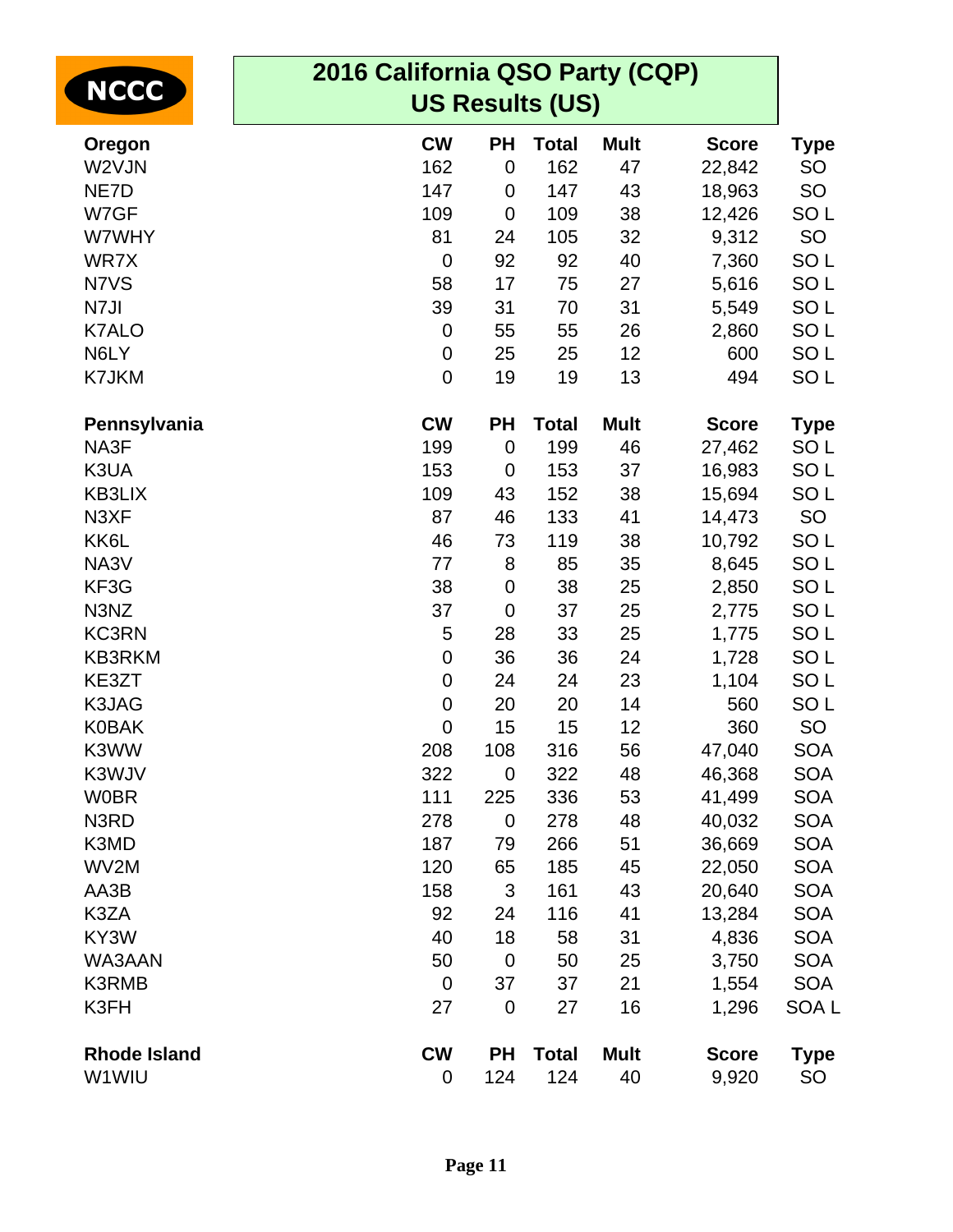|                       | 2016 California QSO Party (CQP) |                |              |             |              |                  |  |  |
|-----------------------|---------------------------------|----------------|--------------|-------------|--------------|------------------|--|--|
| <b>NCCC</b>           | <b>US Results (US)</b>          |                |              |             |              |                  |  |  |
| <b>South Carolina</b> | <b>CW</b>                       | <b>PH</b>      | <b>Total</b> | <b>Mult</b> | <b>Score</b> | <b>Type</b>      |  |  |
| WN4AFP                | 83                              | 35             | 118          | 38          | 12,122       | SO <sub>L</sub>  |  |  |
| K4AMA                 | 68                              | 0              | 68           | 27          | 5,508        | SOA <sub>L</sub> |  |  |
| <b>South Dakota</b>   | <b>CW</b>                       | <b>PH</b>      | <b>Total</b> | <b>Mult</b> | <b>Score</b> | <b>Type</b>      |  |  |
| KEOZ <sup>13</sup>    | 30                              | $\mathbf 0$    | 30           | 19          | 1,710        | SOA Q            |  |  |
| <b>Tennessee</b>      | <b>CW</b>                       | <b>PH</b>      | <b>Total</b> | <b>Mult</b> | <b>Score</b> | <b>Type</b>      |  |  |
| K <sub>4</sub> RO     | 216                             | 347            | 563          | 56          | 75,152       | SO               |  |  |
| NA4K                  | 155                             | 99             | 254          | 47          | 31,161       | SO <sub>L</sub>  |  |  |
| N4ARO                 | 108                             | 84             | 192          | 45          | 22,140       | SO <sub>L</sub>  |  |  |
| NS4X                  | 145                             | 24             | 169          | 38          | 18,354       | SO               |  |  |
| AI4DB                 | $\mathbf 0$                     | 169            | 169          | 50          | 16,900       | SO <sub>L</sub>  |  |  |
| AA4DD                 | 93                              | 0              | 93           | 32          | 8,928        | SO               |  |  |
| WD8RYC                | 58                              | 3              | 61           | 38          | 6,840        | SO               |  |  |
| W4BK                  | 63                              | $\mathbf 0$    | 63           | 24          | 4,536        | SO <sub>L</sub>  |  |  |
| KS4X                  | 3                               | 42             | 45           | 24          | 2,232        | SO <sub>L</sub>  |  |  |
| WA4JA                 | $\mathbf 0$                     | 41             | 41           | 20          | 1,640        | SO <sub>L</sub>  |  |  |
| N4LKE                 | $\mathbf 0$                     | 25             | 25           | 17          | 850          | SO <sub>L</sub>  |  |  |
| AI4IC                 | $\mathbf 0$                     | 20             | 20           | 17          | 680          | SO <sub>L</sub>  |  |  |
| WJ4HCP                | $\mathbf 0$                     | 12             | 12           | 13          | 312          | SO <sub>L</sub>  |  |  |
| KM4EBZ                | $\mathbf 0$                     | 5              | 5            | 4           | 40           | SO <sub>L</sub>  |  |  |
| N8UM                  | 371                             | 81             | 452          | 52          | 66,300       | <b>SOA</b>       |  |  |
| K4OWR                 | 159                             | 172            | 331          | 54          | 44,334       | <b>SOA</b>       |  |  |
| K3IE                  | 140                             | 62             | 202          | 47          | 25,568       | <b>SOA</b>       |  |  |
| W4KW                  | $\mathbf 0$                     | 232            | 232          | 52          | 24,128       | <b>SOA</b>       |  |  |
| K4EZS                 | 17                              | 129            | 146          | 52          | 16,068       | <b>SOA</b>       |  |  |
| N4VV                  | 99                              | $\mathbf 0$    | 99           | 30          | 8,910        | <b>SOA</b>       |  |  |
| W4TTM                 | 63                              | $\mathbf 0$    | 63           | 31          | 5,859        | SOA L            |  |  |
| WA4CZD                | $\mathbf 0$                     | 14             | 14           | 12          | 336          | SOA L YL         |  |  |
| <b>Texas</b>          | <b>CW</b>                       | <b>PH</b>      | <b>Total</b> | <b>Mult</b> | <b>Score</b> | <b>Type</b>      |  |  |
| WD5K                  | 296                             | 390            | 686          | 58          | 96,744       | SO <sub>L</sub>  |  |  |
| WA8ZBT                | 197                             | 142            | 339          | 53          | 46,375       | SO <sub>L</sub>  |  |  |
| N9NM                  | 202                             | $\mathbf 0$    | 202          | 43          | 26,058       | SOLYL            |  |  |
| KT5V                  | 163                             | $\mathbf 0$    | 163          | 41          | 20,049       | SO <sub>L</sub>  |  |  |
| K <sub>5</sub> IX     | 110                             | 62             | 172          | 44          | 19,976       | SO <sub>L</sub>  |  |  |
| K5TIA                 | 151                             | $\overline{0}$ | 151          | 41          | 18,573       | SO               |  |  |
| NW <sub>5Q</sub>      | $\mathbf 0$                     | 138            | 138          | 47          | 12,972       | SO <sub>L</sub>  |  |  |
| W5QLF                 | 72                              | 26             | 98           | 38          | 10,184       | SO <sub>L</sub>  |  |  |
| K5MUG                 | 64                              | $\mathbf 0$    | 64           | 39          | 7,488        | SO <sub>L</sub>  |  |  |
| AA5DX                 | $\mathbf 0$                     | 101            | 101          | 36          | 7,272        | SO <sub>L</sub>  |  |  |
| K5TU                  | 62                              | $\mathbf 0$    | 62           | 29          | 5,394        | SO <sub>L</sub>  |  |  |
|                       |                                 |                |              |             |              |                  |  |  |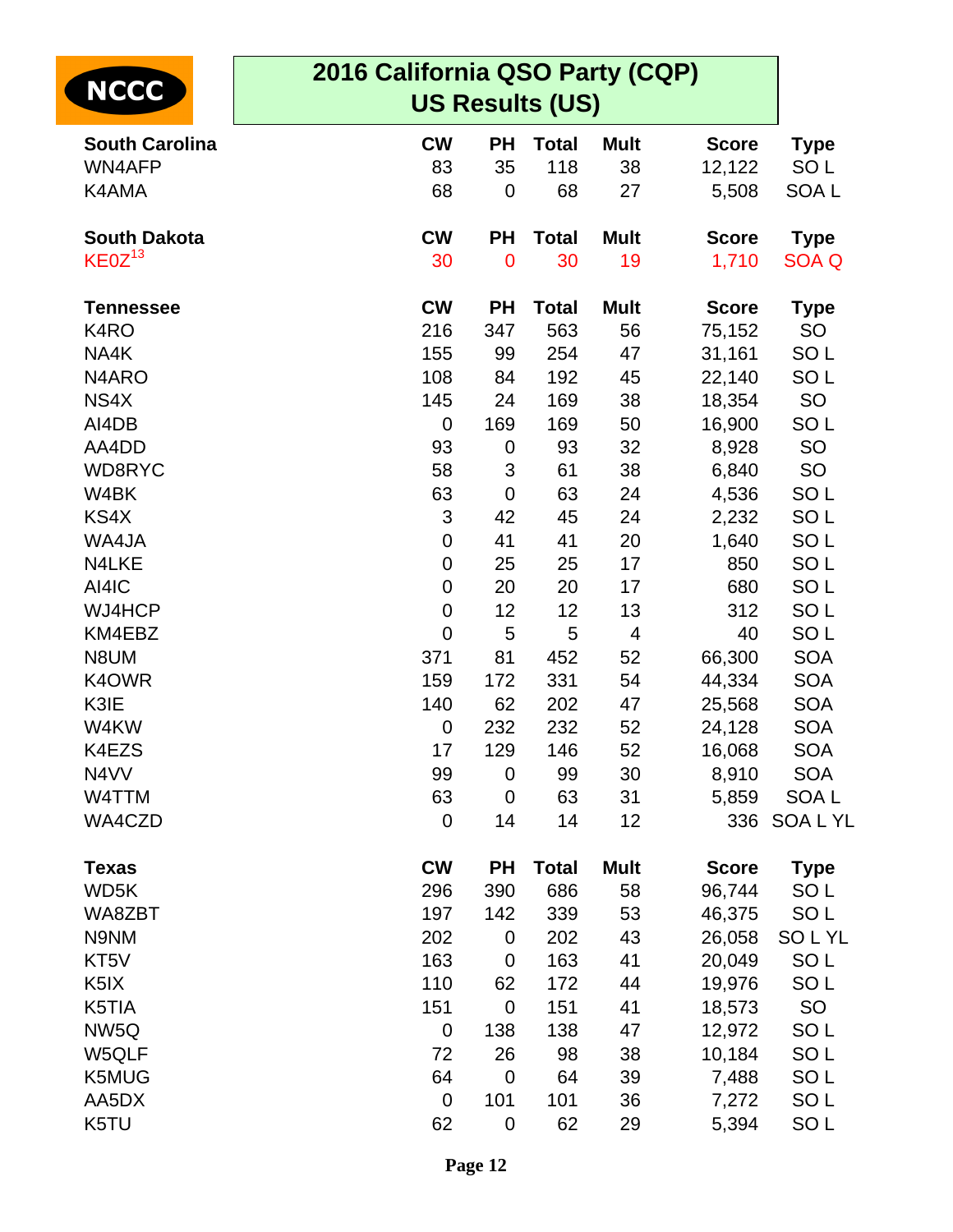| 2016 California QSO Party (CQP)<br><b>NCCC</b><br><b>US Results (US)</b> |             |                  |              |             |              |                  |
|--------------------------------------------------------------------------|-------------|------------------|--------------|-------------|--------------|------------------|
| <b>Texas</b>                                                             | <b>CW</b>   | <b>PH</b>        | <b>Total</b> | <b>Mult</b> | <b>Score</b> | <b>Type</b>      |
| <b>KE5TQA</b>                                                            | $\mathbf 0$ | 68               | 68           | 29          | 3,944        | SO <sub>L</sub>  |
| AB5XZ                                                                    | $\mathbf 0$ | 63               | 63           | 30          | 3,780        | SO <sub>L</sub>  |
| <b>WB7PVL</b>                                                            | 44          | 10               | 54           | 24          | 3,648        | SO <sub>L</sub>  |
| K5GQ                                                                     | 44          | $\mathbf 0$      | 44           | 24          | 3,168        | SO <sub>L</sub>  |
| KG5CBD                                                                   | $\mathbf 0$ | 46               | 46           | 26          | 2,392        | SO <sub>L</sub>  |
| KD5FBA                                                                   | $\mathbf 0$ | 40               | 40           | 22          | 1,760        | SO <sub>L</sub>  |
| AC4CA                                                                    | 29          | $\mathbf 0$      | 29           | 20          | 1,740        | SO               |
| N5VYS                                                                    | $\mathbf 0$ | 35               | 35           | 24          | 1,680        | SO <sub>L</sub>  |
| K5SVV                                                                    | $\mathbf 0$ | 34               | 34           | 20          | 1,360        | SO <sub>L</sub>  |
| WA5LXS                                                                   | 25          | $\mathbf 0$      | 25           | 17          | 1,275        | SO <sub>L</sub>  |
| AJ4F                                                                     | 23          | $\mathbf 0$      | 23           | 16          | 1,104        | SO <sub>L</sub>  |
| KI5SC                                                                    | $\mathbf 0$ | 12               | 12           | 19          | 456          | SO <sub>L</sub>  |
| N <sub>1</sub> CC                                                        | 237         | 364              | 601          | 58          | 83,462       | SOA <sub>L</sub> |
| K5KJ                                                                     | 230         | 196              | 426          | 54          | 58,428       | SOA Q            |
| N <sub>5</sub> DO                                                        | 256         | 85               | 341          | 48          | 45,024       | SOA <sub>L</sub> |
| N5ZK (W5ASP op)                                                          | 219         | $\mathbf 0$      | 219          | 46          | 30,222       | <b>SOA</b>       |
| NM <sub>5</sub> M                                                        | 184         | $\boldsymbol{0}$ | 184          | 45          | 24,840       | SOA L            |
| N <sub>5</sub> ZKK                                                       | $\mathbf 0$ | 179              | 179          | 51          | 18,258       | <b>SOA</b>       |
| KE5LQ                                                                    | 64          | 70               | 134          | 52          | 17,264       | SOA <sub>L</sub> |
| N5UJ (NM6E op)                                                           | 46          | 87               | 133          | 40          | 12,480       | <b>SOA</b>       |
| K <sub>5</sub> AX                                                        | 93          | $\mathbf 0$      | 93           | 40          | 11,160       | <b>SOA</b>       |
| K5LLA                                                                    | $\mathbf 0$ | 52               | 52           | 26          | 2,704        | <b>SOA</b>       |
| K5HDU                                                                    | 26          | $\mathbf 0$      | 26           | 16          | 1,248        | <b>SOA</b>       |
| KF5KHS                                                                   | $\mathbf 0$ | 29               | 29           | 20          | 1,160        | SOA <sub>L</sub> |
| NR5M (+ K5GA)                                                            | 432         | 1,043            | 1,475        | 58          | 196,156      | M/M              |
| W5RTA                                                                    | 1           | 280              | 281          | 55          | 30,965       | M/M L            |
| W5RTA ops = W5MRM, KD3VK, KI5SC, N5BAA                                   |             |                  |              |             |              |                  |
| <b>Utah</b>                                                              | <b>CW</b>   | <b>PH</b>        | <b>Total</b> | <b>Mult</b> | <b>Score</b> | <b>Type</b>      |
| <b>K7ULS</b>                                                             | 49          | $\mathbf 0$      | 49           | 26          | 3,822        | SO <sub>L</sub>  |
| AC7JW                                                                    | 36          | $\overline{0}$   | 36           | 22          | 2,376        | SO <sub>L</sub>  |
| <b>K7DBN</b>                                                             | $\mathbf 0$ | 14               | 14           | 13          | 364          | SO <sub>L</sub>  |
| K9JWV                                                                    | 3           | $\mathbf 0$      | 3            | 3           | 27           | SO <sub>Q</sub>  |
| NG7M <sup>14</sup>                                                       | 143         | $\overline{7}$   | 150          | 41          | 18,163       | <b>SOA</b>       |
| W7CT                                                                     | 89          | 0                | 89           | 35          | 9,345        | <b>SOA</b>       |
| <b>Vermont</b>                                                           | <b>CW</b>   | <b>PH</b>        | <b>Total</b> | <b>Mult</b> | <b>Score</b> | <b>Type</b>      |
| KB1ODO                                                                   | 57          | 40               | 97           | 36          | 9,036        | SO               |
| W1VE <sup>15</sup>                                                       | 225         | 159              | 384          | 52          | 51,636       | <b>SOA</b>       |
| N5WVR                                                                    | $\mathbf 0$ | 52               | 52           | 30          | 3,120        | <b>SOA YL</b>    |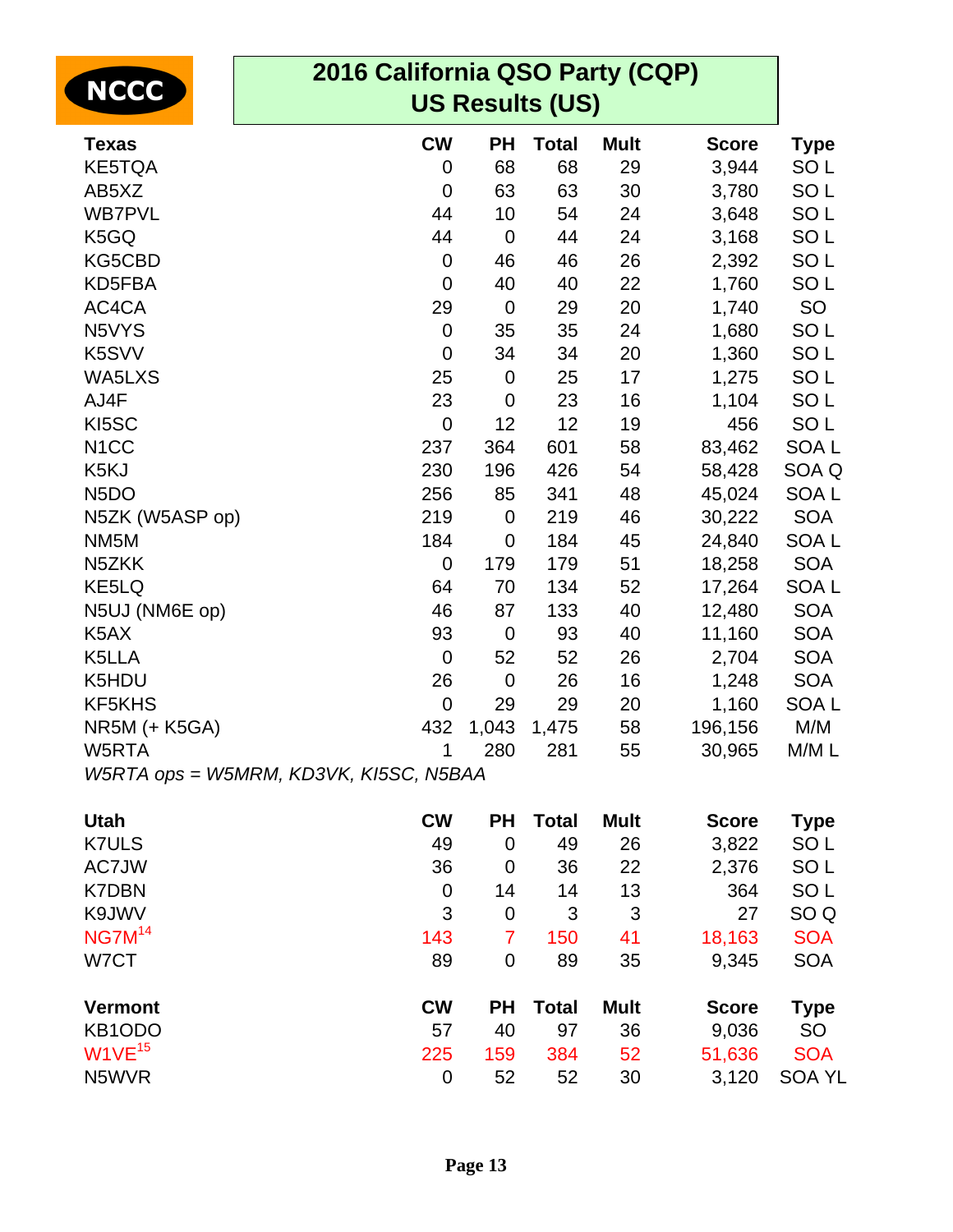| <b>NCCC</b>        | 2016 California QSO Party (CQP)<br><b>US Results (US)</b> |                |                |                |              |                  |
|--------------------|-----------------------------------------------------------|----------------|----------------|----------------|--------------|------------------|
| Virginia           | <b>CW</b>                                                 | <b>PH</b>      | <b>Total</b>   | <b>Mult</b>    | <b>Score</b> | <b>Type</b>      |
| K7SV               | 340                                                       | 245            | 585            | 57             | 86,070       | SO <sub>L</sub>  |
| K4ORD              | 150                                                       | 0              | 150            | 46             | 20,700       | SO <sub>L</sub>  |
| W4AU               | 140                                                       | 0              | 140            | 42             | 17,640       | SO               |
| <b>K0ZR</b>        | 127                                                       | 0              | 127            | 34             | 12,954       | SO <sub>L</sub>  |
| W4YE               | 48                                                        | 0              | 48             | 26             | 3,744        | SO <sub>L</sub>  |
| W4VG               | 46                                                        | $\mathbf 0$    | 46             | 26             | 3,588        | SO <sub>Q</sub>  |
| K4YND              | 41                                                        | 1              | 42             | 28             | 3,500        | SO <sub>L</sub>  |
| KF4EKA             | $\mathbf 0$                                               | 26             | 26             | 24             | 1,248        | <b>SOLYL</b>     |
| N3UA <sup>16</sup> | 299                                                       | 291            | 590            | 58             | 85,782       | <b>SOA</b>       |
| W4ML (W4MYA op)    | 304                                                       | 228            | 532            | 55             | 75,240       | <b>SOA</b>       |
| N3KN               | 53                                                        | $\mathbf 0$    | 53             | 35             | 5,565        | <b>SOA</b>       |
| K4GM               | 58                                                        | $\mathbf 0$    | 58             | 27             | 4,698        | <b>SOA</b>       |
| KM4LLF             | 0                                                         | 39             | 39             | 25             | 1,950        | SOA <sub>L</sub> |
| <b>KK4WPR</b>      | $\mathbf 0$                                               | 12             | 12             | 10             | 240          | SOA <sub>L</sub> |
| K3YEO              | $\mathbf 0$                                               | 4              | 4              | 3              | 24           | SOA <sub>L</sub> |
| Washington         | <b>CW</b>                                                 | <b>PH</b>      | <b>Total</b>   | <b>Mult</b>    | <b>Score</b> | <b>Type</b>      |
| W7GKF              | 185                                                       | 341            | 526            | 58             | 71,746       | SO               |
| W7OM               | 212                                                       | 95             | 307            | 49             | 40,474       | SO <sub>L</sub>  |
| N7EPD              | 183                                                       | $\mathbf 0$    | 183            | 45             | 24,705       | SO <sub>L</sub>  |
| <b>K7HBN</b>       | 166                                                       | $\mathbf 0$    | 166            | 49             | 24,402       | SO <sub>L</sub>  |
| K7SS               | 131                                                       | 41             | 172            | 43             | 20,425       | SO               |
| WC7Q               | 122                                                       | $\mathbf 0$    | 122            | 43             | 15,738       | SO <sub>L</sub>  |
| <b>W7LKG</b>       | 112                                                       | 37             | 149            | 38             | 15,580       | SO               |
| <b>WA7PRC</b>      | 17                                                        | 110            | 127            | 42             | 11,382       | SO <sub>L</sub>  |
| <b>KB7N</b>        | 101                                                       | 11             | 112            | 32             | 10,400       | SO               |
| <b>KF7PBM</b>      | $\mathbf 0$                                               | 131            | 131            | 37             | 9,694        | SO               |
| W7POE              | 81                                                        | $\mathbf 0$    | 81             | 30             | 7,290        | SO <sub>L</sub>  |
| NG7W               | 39                                                        | 60             | 99             | 30             | 7,110        | SO <sub>L</sub>  |
| W9PL               | 48                                                        | 14             | 62             | 32             | 5,504        | SO <sub>L</sub>  |
| W6SZN              | 43                                                        | $\mathbf 0$    | 43             | 24             | 3,096        | <b>SO</b>        |
| AB7MP              | 39                                                        | $\mathbf 0$    | 39             | 24             | 2,808        | SO <sub>L</sub>  |
| K7VAP              | $\mathbf 0$                                               | 43             | 43             | 23             | 1,978        | <b>SOLYL</b>     |
| K9QJS              | $\mathbf 0$                                               | 32             | 32             | 19             | 1,216        | SO               |
| <b>KG7HZT</b>      | $\mathbf 0$                                               | 33             | 33             | 15             | 990          | SO <sub>L</sub>  |
| <b>KF7OJA</b>      | $\mathbf 0$                                               | 26             | 26             | 16             | 832          | SO <sub>L</sub>  |
| <b>WA7WTF</b>      | $\mathbf 0$                                               | $\overline{2}$ | $\overline{2}$ | $\overline{2}$ | 8            | SO <sub>L</sub>  |
| KH6VM              | $\mathbf 0$                                               | $\mathbf 0$    | $\mathbf 0$    | $\mathbf 0$    | $\mathbf 0$  | SO <sub>L</sub>  |
| N7JB               | 54                                                        | 8              | 62             | 25             | 4,450        | <b>SOA</b>       |
| W7DY               | 12                                                        | 31             | 43             | 35             | 3,430        | SOA L            |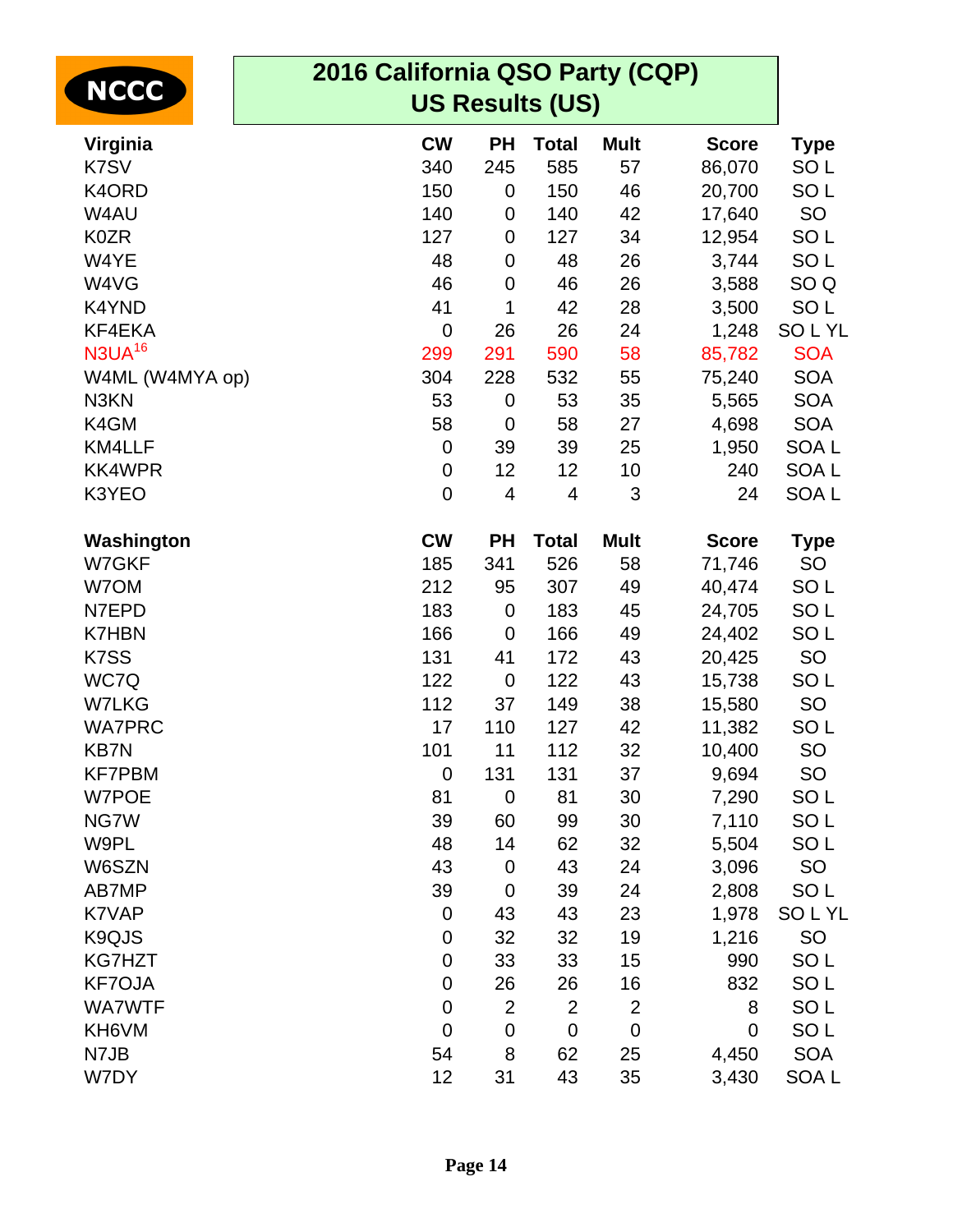| <b>NCCC</b>              | 2016 California QSO Party (CQP)<br><b>US Results (US)</b> |                  |                  |             |              |                  |
|--------------------------|-----------------------------------------------------------|------------------|------------------|-------------|--------------|------------------|
| <b>West Virginia</b>     | <b>CW</b>                                                 | <b>PH</b>        | <b>Total</b>     | <b>Mult</b> | <b>Score</b> | <b>Type</b>      |
| <b>N8II</b>              | 251                                                       | 431              | 682              | 57          | 92,055       | SO <sub>L</sub>  |
| <b>NW8U<sup>17</sup></b> | 197                                                       | 202              | 399              | 53          | 52,735       | <b>SOA</b>       |
| K3JT                     | 156                                                       | $\boldsymbol{0}$ | 156              | 42          | 19,656       | SOA <sub>L</sub> |
| <b>Wisconsin</b>         | <b>CW</b>                                                 | <b>PH</b>        | <b>Total</b>     | <b>Mult</b> | <b>Score</b> | <b>Type</b>      |
| ND9Z                     | 142                                                       | 165              | 307              | 51          | 38,556       | SO               |
| N9CK                     | 269                                                       | $\mathbf 0$      | 269              | 46          | 37,122       | SO <sub>L</sub>  |
| KB9OWD                   | 44                                                        | 59               | 103              | 40          | 10,000       | SO <sub>L</sub>  |
| KB9S                     | 82                                                        | $\mathbf 0$      | 82               | 36          | 8,856        | SO <sub>L</sub>  |
| <b>AIOM</b>              | $\mathbf 0$                                               | 103              | 103              | 42          | 8,652        | SO               |
| KG9JP                    | $\mathbf 0$                                               | 110              | 110              | 37          | 8,140        | SO <sub>L</sub>  |
| WR9Y                     | 27                                                        | 24               | 51               | 22          | 2,838        | SO <sub>L</sub>  |
| K9GDF                    | 30                                                        | $\pmb{0}$        | 30               | 20          | 1,800        | SO <sub>L</sub>  |
| <b>NS91</b>              | 210                                                       | $\mathbf 0$      | 210              | 46          | 28,980       | <b>SOA</b>       |
| W9AV                     | 139                                                       | 56               | 195              | 42          | 22,218       | <b>SOA</b>       |
| W9XT                     | 99                                                        | 62               | 161              | 40          | 16,840       | <b>SOAL</b>      |
| WO9B                     | 101                                                       | 45               | 146              | 38          | 14,934       | SOA <sub>L</sub> |
| N9NBC                    | $\mathbf 0$                                               | 76               | 76               | 34          | 5,168        | SOA Q            |
| KD9DDE                   | $\mathbf 0$                                               | 37               | 37               | 28          | 2,072        | <b>SOA</b>       |
| NF9V                     | $\boldsymbol{9}$                                          | 3                | 12               | 16          | 528          | <b>SOAL</b>      |
| AA9SJ                    | $\mathbf 0$                                               | 32               | 32               | 20          | 1,280        | M/ML             |
| Wyoming                  | <b>CW</b>                                                 | <b>PH</b>        | <b>Total</b>     | <b>Mult</b> | <b>Score</b> | <b>Type</b>      |
| N7MZW                    | $\mathbf 0$                                               | 285              | 285              | 52          | 29,640       | SO <sub>L</sub>  |
| WY7GC                    | $\mathbf 0$                                               | 53               | 53               | 34          | 3,604        | SO <sub>L</sub>  |
| WC7S                     | 43                                                        | 0                | 43               | 23          | 2,967        | SO <sub>Q</sub>  |
| NE6M                     | $\mathbf 0$                                               | 9                | $\boldsymbol{9}$ | 8           | 144          | SO <sub>L</sub>  |
| $K9DR^{18}$              | 42                                                        | $\mathbf 0$      | 42               | 28          | 3,528        | <b>SOAL</b>      |
| <b>KE7LBB</b>            | $\mathbf 0$                                               | $\mathbf 0$      | $\mathbf 0$      | $\mathbf 0$ | $\mathbf 0$  | SOA <sub>L</sub> |

**Checklogs:** AG6V, WS7L.

 $C =$ Checklog  $E =$  County Expedition L = Low Power  $M = Mobile$ M/M = Multi-Multi M/S = Multi-Single  $Q = QRP$ YL = YL Operator <sup>1</sup>New record for SOA HP Arizona <sup>2</sup>New record for SOA HP Arkansas